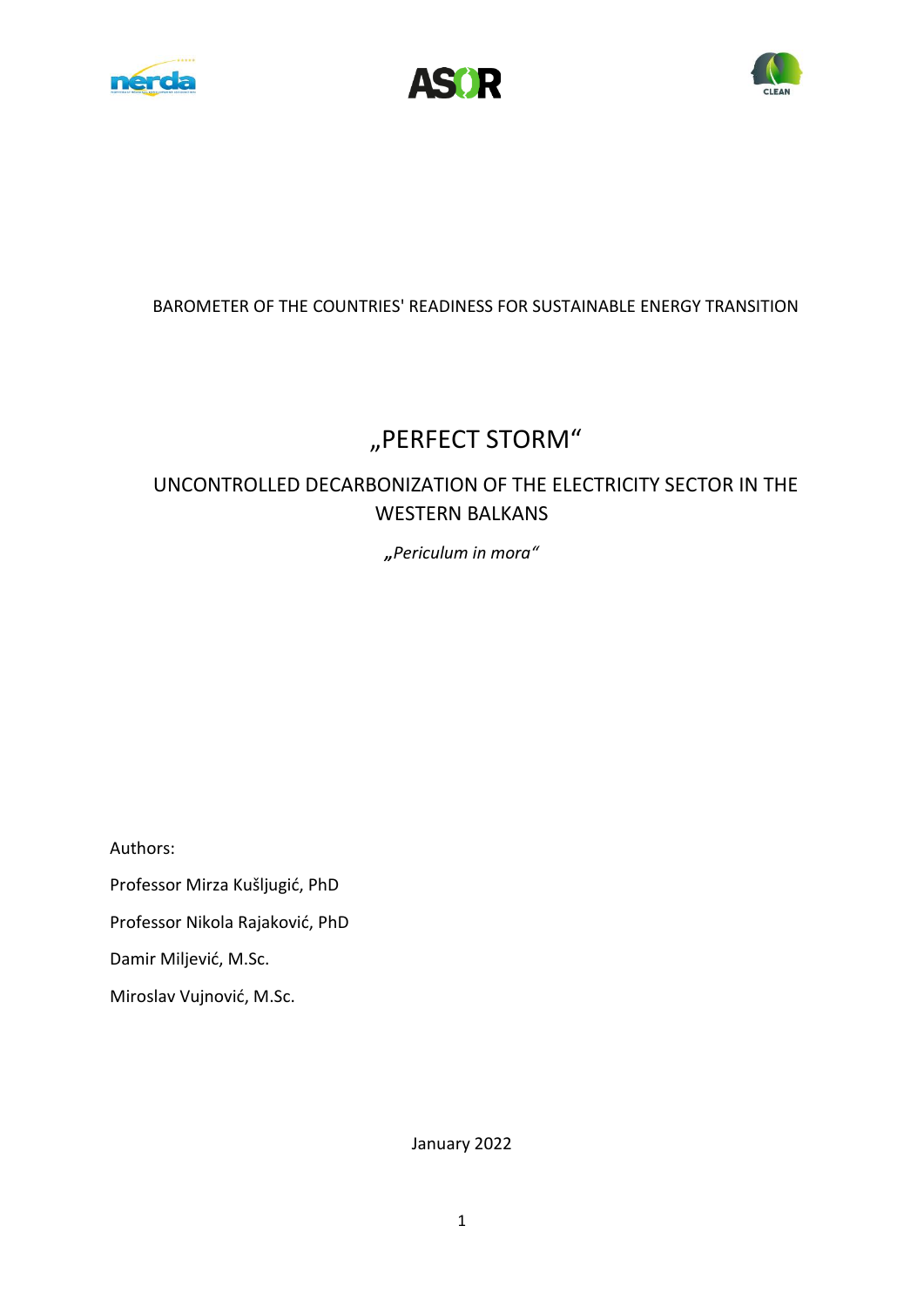





 *In memoriam*

*"As in any other transition, not all answers are available today. But we need to be optimistic. There are enough answers indicating that we are already moving in the right direction, and we believe to develop the rest along the way. " Prof. Slavko Krajcar, PhD, FER Zagreb (1951-2021) <sup>1</sup>*

## *FOREWORD*

The current state of the energy transition in Bosnia and Herzegovina, Serbia, and Montenegro (Western Balkans countries covered in this study - the Region) can best be described by quoting one of the greatest historians of the Roman Empire, Titus Livius: *"Danger lies in the hesitation."* This means that "*in everyday life, at work and in war, hesitation usually means loss and defeat, and often with a fatal outcome*." In the current policy environment, despite the declarative commitment to transition, most political decision makers and a significant number of professionals in the region believe that decarbonization, especially in the electricity sector, is not a desirable direction for the development of the energy sector. Consequently, they hesitate to implement reforms and make decisions necessary to embark on this radical process of transforming technical, economic, and social systems. As a result, planning of the energy transition, including the development of the national energy and climate plans, is approached without a clear and common vision for development of the energy system in the coming decades.

The implementation of the energy sector reform commitments by the members of the Energy Community has generally proceeded hesitantly and sluggishly. The question is: Why? Do the causes lie in habit of local authorities to easily accept commitments, without a real intention to implement them, or are the institutional capacities of the states to implement long and complex reform processes insufficient? Or both these aspects of the (un)readiness of countries for the energy transition are causes for the evident lack of progress of the countries in the Region in a generational undertaking to achieve climate neutrality in Europe by 2050.

The study "Barometer of Countries' Readiness for Sustainable Energy Transition" was launched on the assumption that key decarbonization processes will highly likely spread to the countries of the Region over the next ten years, with the intention of ensuring sustainability of this transition. The objective of the project is to develop a tool that will enable local actors (public opinion makers, policy makers and decision makers) to continuously and systematically monitor and (self)assess the readiness of countries to manage energy transition, which would help ensure that this complex transformation process unfolds in a sustainable manner. The first time the Barometer has been prepared in 2021 for the three countries of the Western Balkans (BiH, Serbia, and Montenegro). The intention is that, from 2022, the Barometer will cover all countries in this European region.

<sup>1</sup> <https://lider.media/poslovna-scena/hrvatska/in-memoriam-slavko-krajcar-137348>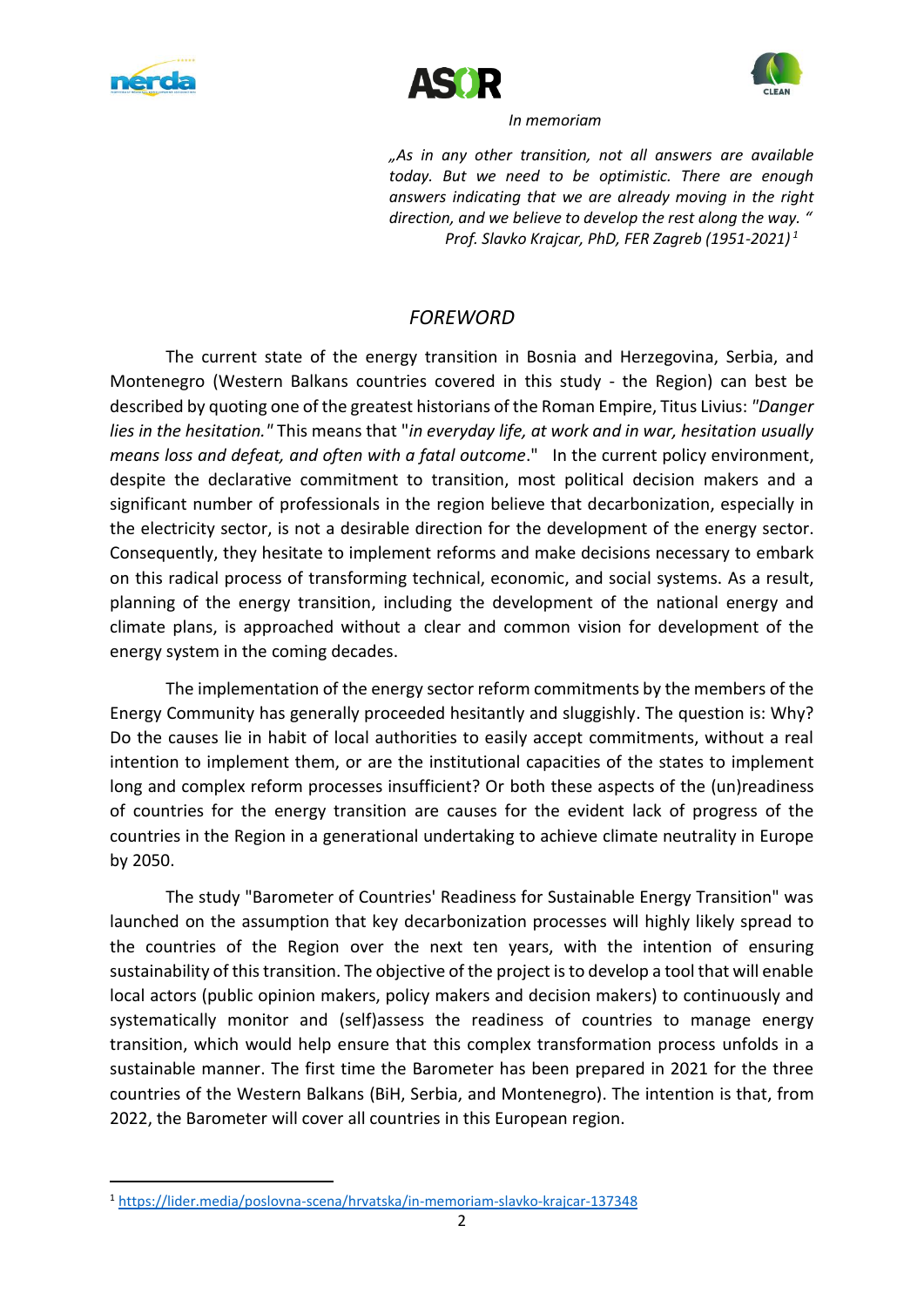





The report "Barometer of the Countries' Readiness for Sustainable Energy Transition" entitled "Perfect Storm - Uncontrolled Decarbonization of the Electricity Sector in the Western Balkans" is an output of the study conducted in 2021 by NERDA, ASOR, and CLEAN think-tanks, members of the Southeast Europe Energy Transition Think-Tank Network - SE3T<sup>2</sup>. The research methodology included individual interviews (12 structured interviews conducted in a preparation phase for the questionary) and a survey (114 participants from Bosnia and Herzegovina (BiH), Serbia (SRB), and Montenegro (MNE) responded to 23 questions with over 100 sub-questions). The representatives of the following groups of local actors took part in the study:

- 1. Governments, ministries, and parliaments (BiH 5, SRB 1, MNE 2)
- 2. System regulators and system operators (BiH 14, SRB 1, MNE 1)
- 3. Electric power utilities and independent power producers (BiH 14, SRB 9, MNE 5)
- 4. Academic community (BiH 10, SRB 4, MNE 4)
- 5. Independent consultants and developers (BiH 18, SRB 13, MNE 1)
- 6. Non-governmental organizations and media (BiH 5, SRB 4, MNE 3)

The purpose of the Barometer is to create a tool that will assist local experts and institutional actors to continuously (self)assess and monitor the readiness of countries to manage the process of sustainable energy transition in the Western Balkans. State readiness means political commitment to energy transition, a defined and accepted vision, and a roadmap of decarbonization, as well as the human and institutional capacities to lead/participate in this complex process of transformation of technical, economic, and social systems. The intention is that the Barometer will be prepared annually and that from 2022 it will cover all countries in the Region.

Involvement of a significant number of local experts and actors from the government sector and civil society in the study provided the "in-depth" understanding of the underlying causes of barriers and obstacles to the energy transition. A summary of the views by country was prepared by a small group of experts (authors of the Report). The report is written in the format of answers to frequently asked questions about the energy transition, which are grouped in the following thematic areas:

- 1. Decarbonization of the electric power system and transitioning away from the use of coal,
- 2. Readiness of countries to manage the energy transition process,
- 3. Barriers, opponents, and major stakeholders of the energy transition,
- 4. Increase in the use of renewable energy sources and their integration,
- 5. Economics of the energy transition and electricity markets.

<sup>2</sup> <https://www.se3t.net/>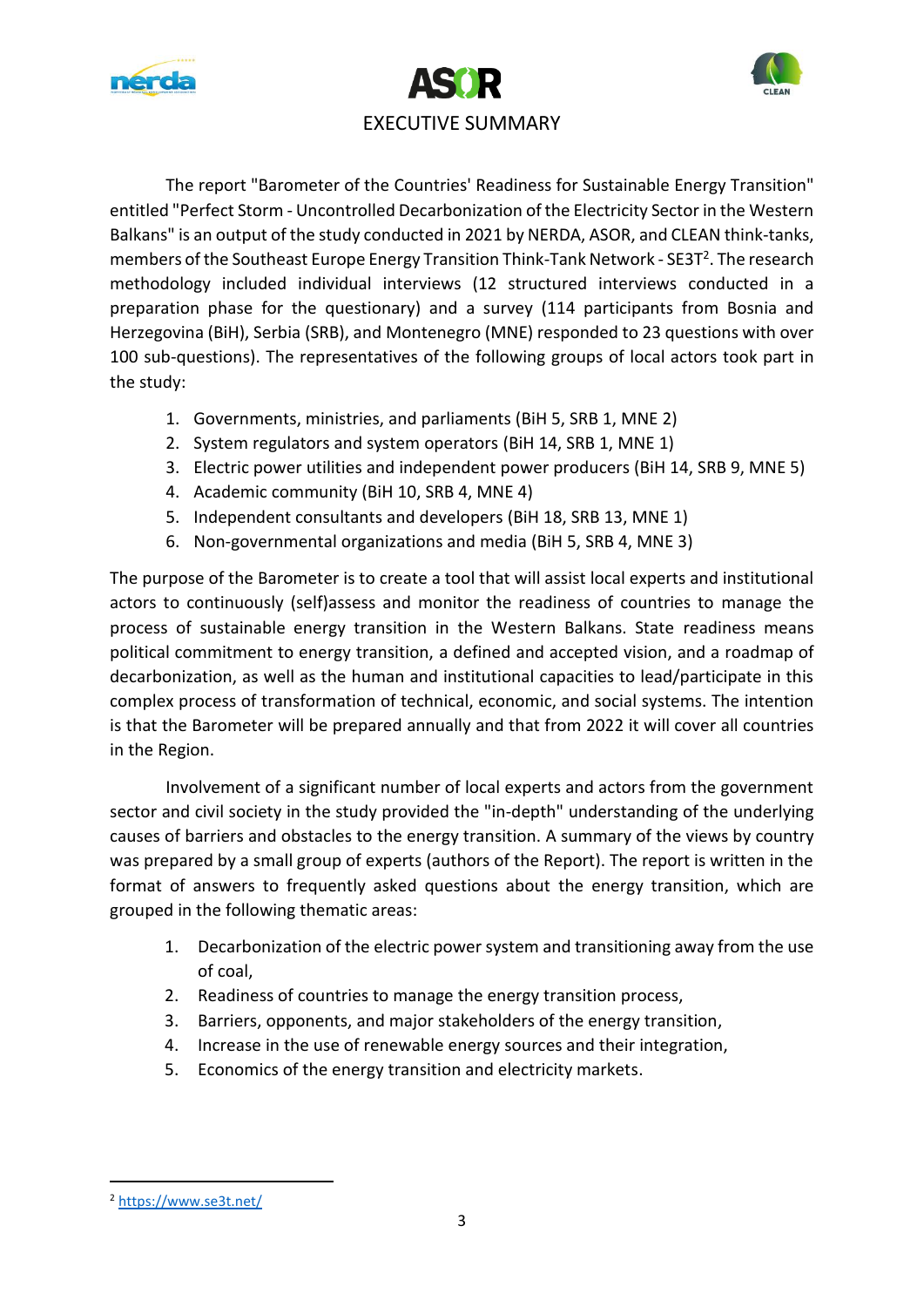





For each thematic area, responses presented in the report were drawn from the analysis of the participants' views. Where the views are aligned, the analysis of responses is presented by country as well as for the Region as a whole.

*The general conclusion is that the readiness of the countries covered in this study for sustainable energy transition is not at the necessary level for successful management of this complex transition process.* 

Although the commitment that the development of the electricity sector until 2030 will be centered around the concept of energy transition is generally endorsed, in the countries of the Region there is still no sense of urgency regarding implementing the process of decarbonization of electricity generation. This means that the opportunities offered by the energy transition have not been properly understood, but instead that the decarbonization process (primarily the phasing-out of coal) is mainly perceived in terms of its accompanying technical challenges and socio-economic problems. *This is why the start of the energy transition process has stalled.* In a way, the transition is viewed as an obligation imposed by EU institutions to create markets for "their" products. As this transition will unfold very quickly (the key processes will take place over the next ten years), any delay in joining this process poses great risks. *Delays in starting the transition will subsequently require implementation of complex reforms in a very short period, which may make the process difficult to manage. In economically weak countries of the Region this might result in a perfect storm scenario with predictable heavy socio-economic effects*. Hence the choice of the Latin saying "*Periculum in mora*" ("The danger is in a delay") as the epigraph for the 2021 edition of the Barometer.

According to the participants in the study, the key institutional actors (governments and parliaments) are not ready to take the lead in the energy transition process. Public institutions are embarking on the transition planning process (i.e., drafting national energy and climate plans - NECPs) without a clear vision and without ownership over the decarbonization process. The participants believe that:

- institutions lack a broader picture of the energy transition as a key component of "green development" and the third industrial revolution,
- institutional capacity to lead complex, long-term transformation processes, such as the energy transition, is insufficient, meaning that decarbonization might happen in an uncontrolled (without the real ownership of the process) and chaotic (with major socio-economic consequences) manner,
- the decision-making process of state institutions in planning the energy transition is not transparent, which makes it impossible to reach the broader social consensus necessary for successful implementation of the energy transition.

The most important economic actors (public power companies) are also not ready to act as the main drivers of the transition because:

- they lack both a long-term vision aligned with the principles of the energy transition, and appropriate restructuring plans,
- their current financial positions are not satisfactory,
- they lack the skills to operate successfully in the electricity markets,
- they cannot afford to invest in new power generation facilities without state aid.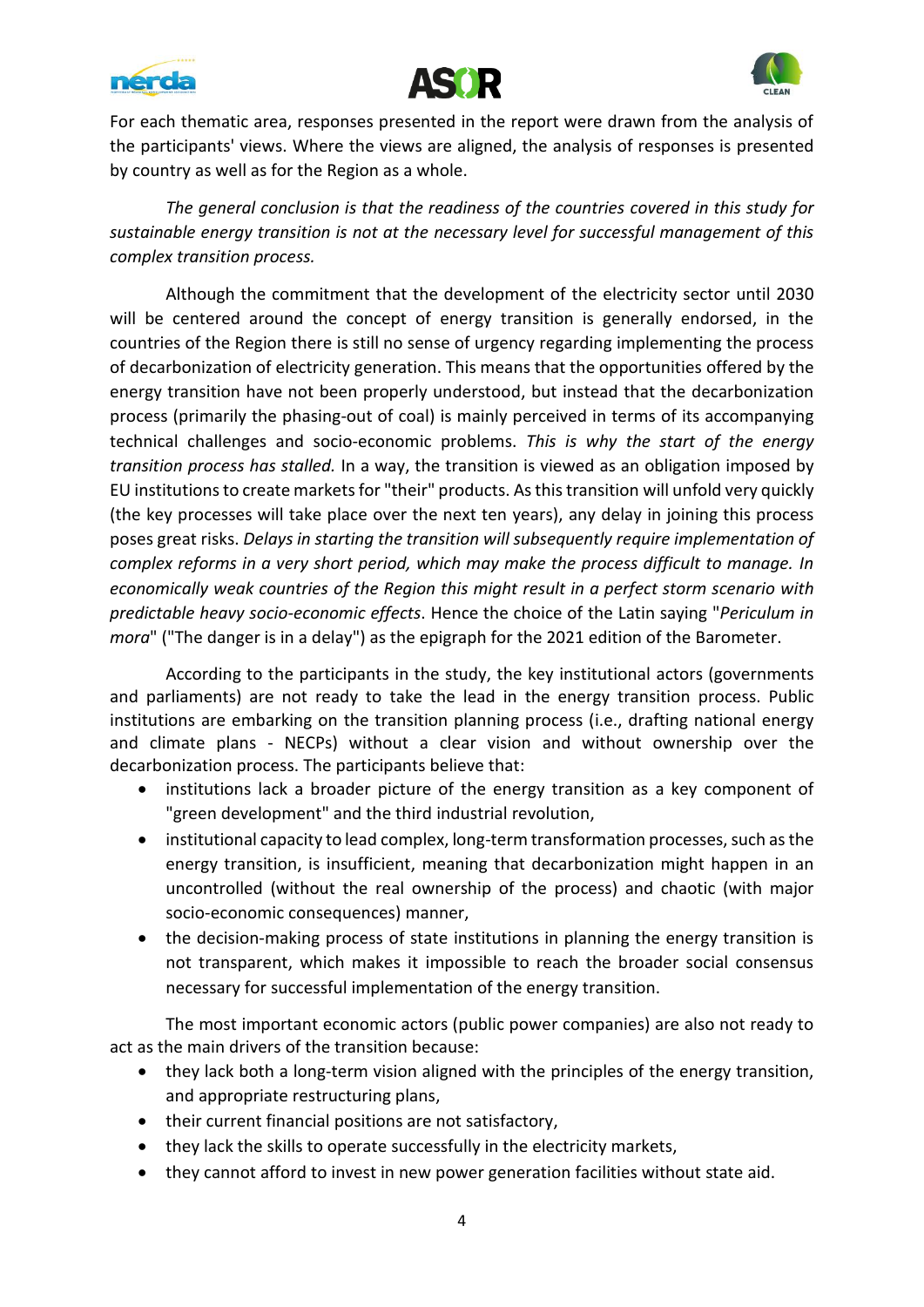





*In fact, it has become evident that state institutions and public power companies are, at this point, the sources of most opposition to and obstructionism of the reform processes. Study participants expect that private investors will emerge as the major stakeholders of the transition.* 

Increase in the use of renewable energy sources (RES), especially wind power plants, large solar and hydro power plants is, in principle, supported. *Study participants are also committed to launching the energy transition immediately.* However, they consider that decarbonisation of the electricity sector for the most part means increasing the share of the RES in power generation, but not a reduction in the use of coal. *Effectively, most study participants (more than two-thirds in BiH and Serbia and more than one-third in Montenegro) believe that the coal phase-out process will not happen before 2050.* This attitude implies that increased RES production is expected to cover the planned increase in consumption and that a significant part of "green energy" will be exported. This approach does not contribute to a reduction of CO2 emissions as RES production is not expected to "supplant" coal–based electricity generation. The study also identified numerous technical, administrative, and economic barriers to the accelerated development of RES. Integration of a larger share of variable energy sources - wind power plants (WPP) and solar photovoltaic power plants (SPV) is perceived as particularly problematic. A general position among the participants is that the regional cooperation, especially in the form of connecting the balancing markets, would contribute to a more efficient integration of variable RES.

Study participants expressed a significant degree of support for the development of distributed production, particularly from small solar power plants that are used to meet own consumption needs (prosumers). While a number of technical, regulatory, and economic challenges to integration of distributed generators have been identified, the economic benefits brought by prosumers are seen to outweigh the negative impact on suppliers' and distribution system operators' revenues.

Liberalization of the electricity sector ("the first energy transition") was implemented in EU countries before the launch of the decarbonization process ("the second energy transition"). Transposition of the EU legislation from the second and third energy packages in the countries of the Region has not yet been completed. Participants believe that, at this point, electricity markets do not satisfy all functions of competitive trading (e.g., they do not promote competition, do not provide information necessary for making investment decisions nor for introducing market-based incentives for RES). Study participants also believe that the functioning of the markets is hampered by cross-subsidization of prices for households, i.e., by maintaining unrealistically low prices (below the marginal costs of thermal power plants) for the regulated customers. Analyses show that liquid electricity markets can only emerge through connecting with EU markets (e.g., the SEEPEX stock market). Since the introduction of the ETS system compatible with the EU ETS is a precondition for connecting the markets from the Region with the EU integrated market, it is unrealistic to expect that the markets of Energy Community members will be connected to the EU market in the next 3-5 years. This will certainly make the integration of RES more difficult.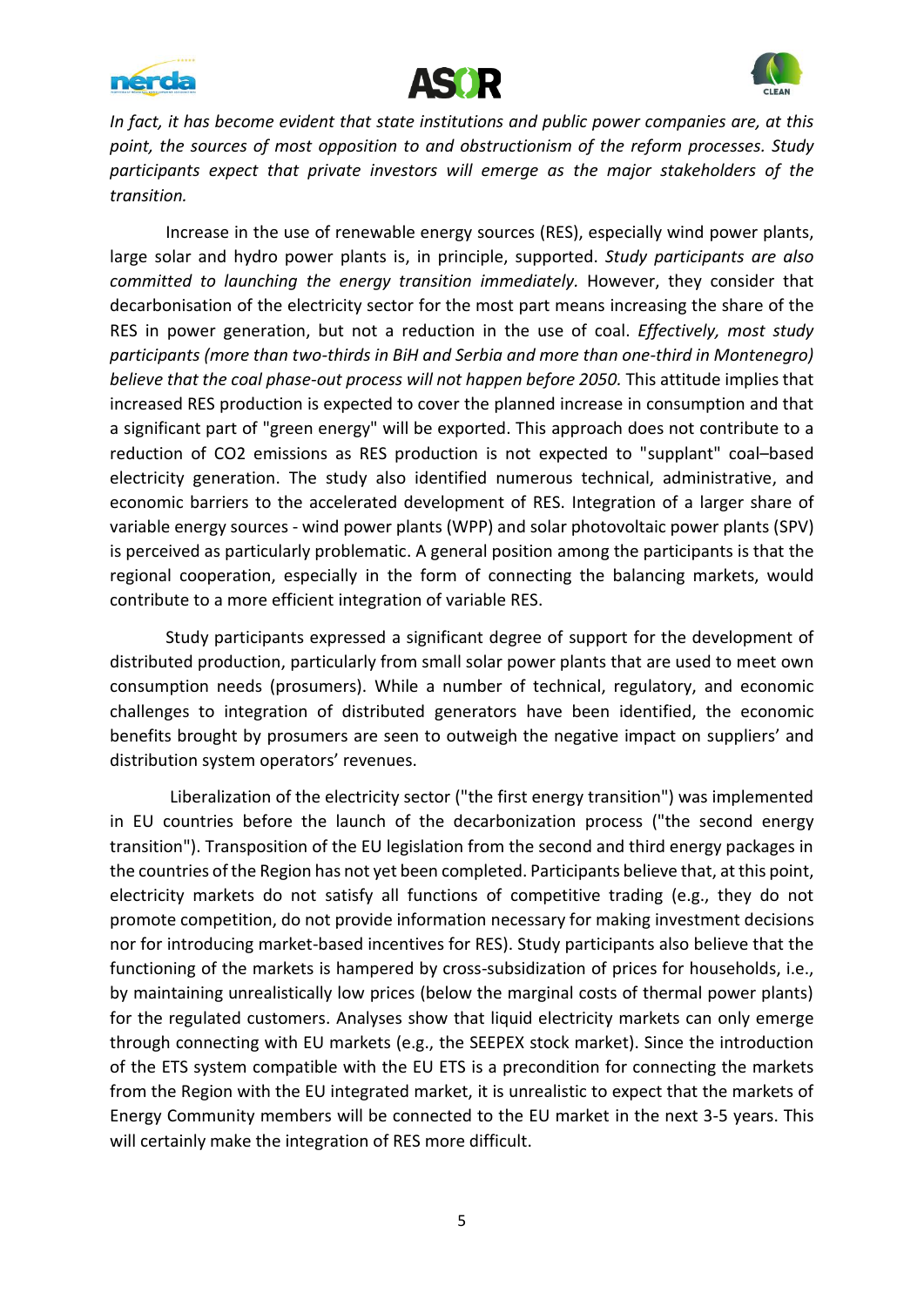





In the economies with a low GDP/p.c., as in the countries of the Region, the key question is how the energy transition will be financed. Participants expect that the development of RES will be mainly financed by private capital (through large commercial projects and prosumers) and partly by low interest sovereign borrowing. Evidently, international financial institutions, and the EU funds in particular, are expected to financially support construction of the necessary network infrastructure for an electricity system with a large share of variable RES. Let us not forget that the potential of hydropower plants in the Region to provide flexibility services, both for national electricity systems and those in the Southeast, Central and Eastern Europe, can only be fulfilled if the necessary infrastructure is built and through regional coordination. International development funds, and in particular the EU IPA III fund, are expected to provide crucial support for projects of just transition and economic restructuring of the mining regions. Preparation and implementation of these projects should begin immediately because the economic activity and employment in the coal mines will certainly start declining soon.

## INTRODUCTION

By signing the *Sofia Declaration* and accepting the *Green Agenda for the Western Balkans in November 2020<sup>3</sup>* and by adopting the energy package *"Clean Energy for All Europeans"<sup>4</sup>* and the corresponding *Decarbonization Roadmap<sup>5</sup>* at the 19th Ministerial Council of the Energy Community in November 2021, countries of the Western Balkans (hereinafter "the Region") expressed their political commitment to join the European Union (EU) in realizing the vision of *"Europe - the First Climate-Neutral Continent by 2050."* The declaration launched the energy transition process in the Region, and this process will be supported, among other things, through the *Economic and Investment Plan for the Western Balkans. <sup>6</sup>* The energy transition requires a radical shift in the organization and functioning of the energy sector and implementation of structural reforms, and therefore it represents a huge challenge for the countries of the Region. Decarbonization of the electricity sector will be especially difficult. The modalities and the pace of meeting the political commitment to climate neutrality the countries of the Region should define in their *National Energy and Climate Plans (NECPs),* which are currently being drafted.

In the past, the members of the Energy Community (EnC) had agreed to carry out the energy sector reforms within the process of implementation of the second and third energy package of the EU *acquis communautaire*. However, the conclusions of the third *"Energy*  Transition Tracker<sup>17</sup> report of the EnC Secretariat indicate that the reforms are not being implemented at the planned rate. In general, the countries of the Region lag significantly behind in terms of institutional readiness to implement the energy transition.<sup>8</sup> Studies

<sup>4</sup> <https://www.energy-community.org/news/Energy-Community-News/2021/11/30.html>

<sup>&</sup>lt;sup>3</sup> <https://www.rcc.int/docs/546/sofia-declaration-on-the-green-agenda-for-the-western-balkans-rn>

<sup>5</sup> <https://www.energy-community.org/events/2021/11/MC.html>

<sup>6</sup> [https://ec.europa.eu/commission/presscorner/detail/en/IP\\_20\\_1811](https://ec.europa.eu/commission/presscorner/detail/en/IP_20_1811)

<sup>7</sup> <https://energy-community.org/news/Energy-Community-News/2021/06/29.html>

<sup>8</sup> <https://www.weforum.org/reports/fostering-effective-energy-transition-2021>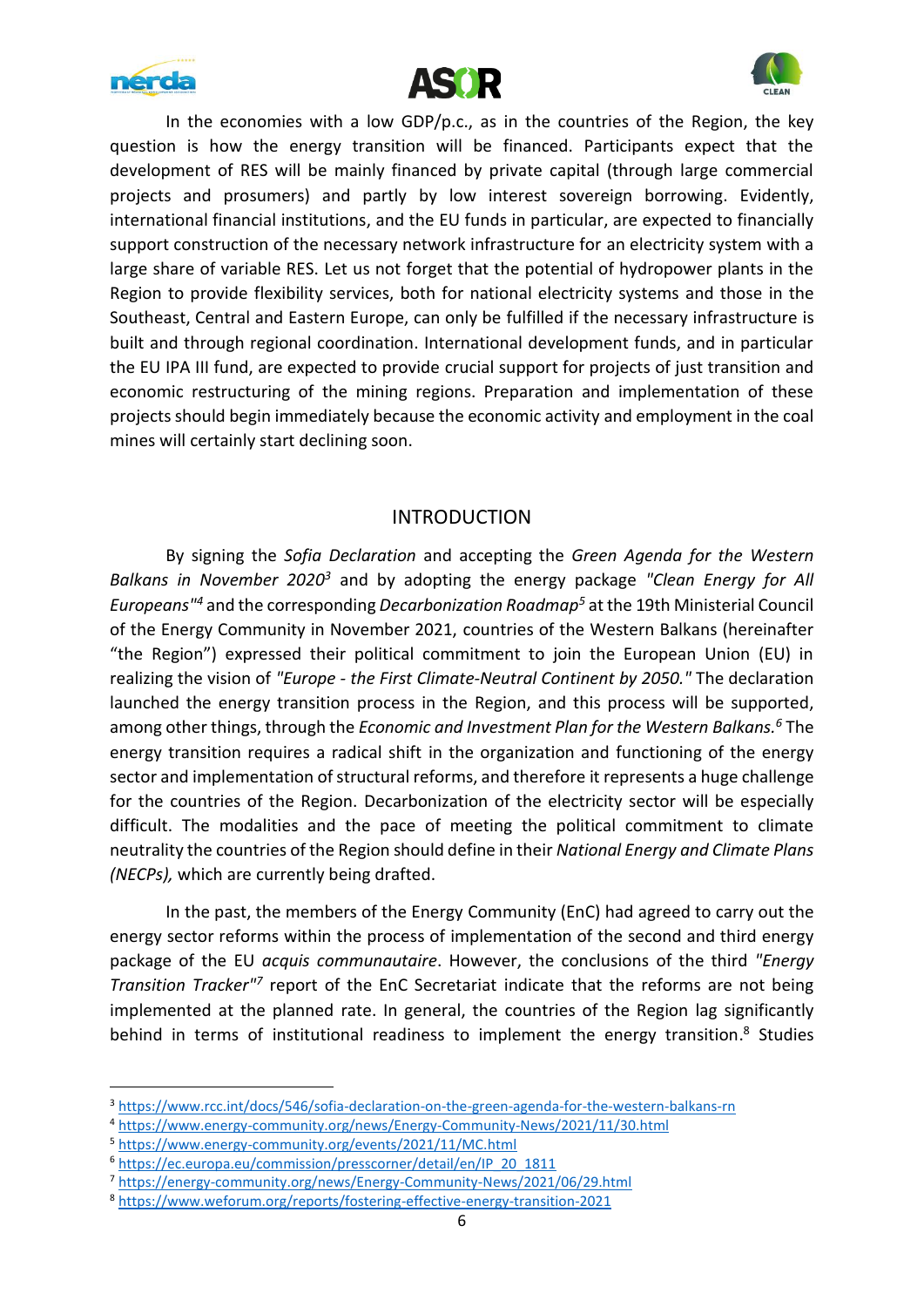





conducted by international organizations<sup>9</sup> searched for the reasons "why the EnC members *easily assume obligations that they subsequently implement very slowly or not at all."* Identifying obstacles and causes of *"delays in implementation of the reforms in the energy sector"* in the Region is a prerequisite for understanding the future dynamic of the energy transition process. The goal of the 2021 *"Barometer of Countries' Readiness for Sustainable Energy Transition"* report (hereinafter "the Barometer") is to assess the readiness of the key actors in the electricity sector to lead the process of the sustainable energy transition based on the views of the local actors (public opinion makers, policy makers, and decision makers). The electricity sector was chosen because of its importance for national economies and because of the complexity of its decarbonization process. Based on the study's findings, the expert team which coordinated the development of the Barometer recommends essential steps and measures to initiate substantive decarbonization of the electricity sector and to ensure that this complex transformation process is conducted in a systematic way.

The survey which encompassed invited representatives of key social actors (hereinafter "participants") from Bosnia and Herzegovina (BiH), Serbia (SRB), and Montenegro (MNE) served as a basis for developing the 2021 Barometer. Participants' attitudes were assessed through semi-structured interviews (12 interviews were conducted in preparation of the structure of the questionnaire) and a survey (the number of respondents in BiH, Serbia, and Montenegro was 66, 32, and 16, respectively). Results of the study obtained from the survey (questions and statistics of participants' responses/attitudes) are available in electronic form on the website: www.nerda.ba.

Representatives of the following groups of local actors took part in the research:

- 1. Governments, Ministries and Parliaments (BiH 5, SRB 1, MNE 2)
- 2. Regulators and system operators (BiH 14, SRB 1, MNE 1)
- 3. Electric power industries and private operators (BiH 14, SRB 9, MNE 5)
- 4. Academic Community (BiH 10, SRB 4, MNE 5)
- 5. Independent consultants and developers (BiH 18, SRB 13, MNE 1)
- 6. Non-governmental organizations and media (BiH 5, SRB 4, MNE 3)

Involvement of a large number of local experts and actors from the government sector and civil society (over 120), who often expressed opposing views, provided the "in-depth" understanding of different perceptions of the causes which impose barriers and obstacles to the energy transition. A summary of their views, by country and individual group, was prepared by a small group of national experts (authors of the Report) who developed the methodology and coordinated the implementation of the study.

The purpose of the Barometer is to create a tool that will help local experts to continuously assess and monitor countries' readiness to manage the process of sustainable energy transition in the countries of the Region. It encompasses political commitment to the energy transition, a defined and accepted vision, and a roadmap of decarbonization, and human and institutional capacities to lead/participate in this complex process of

<sup>&</sup>lt;sup>9</sup> Such as the analysis of the Friedrich Ebert Stiftung "The Political Economy of Energy Transition in Southeast Europe – Barriers and Obstacles", 2021, available at:<https://library.fes.de/pdf-files/bueros/sarajevo/18313.pdf>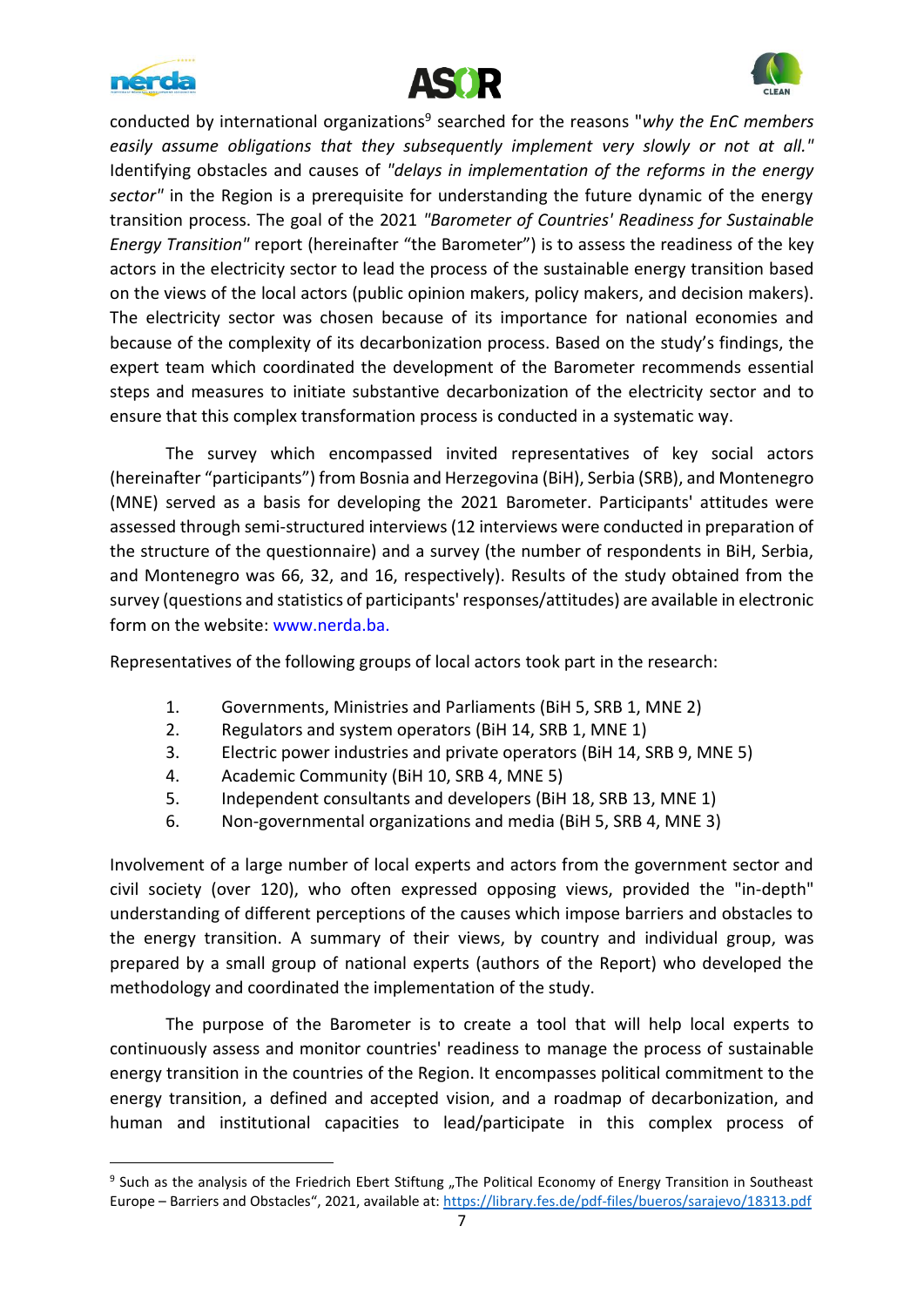





transformation of technical, economic, and social systems. The intention is that the Barometer will be prepared annually and that from 2022 it will cover all countries in the Region.

The results of the study were presented at national workshops in all countries of the Region, as well as in specialized media (e.g., on the Balkan Green Energy News portal). Excerpts from the research were presented at professional conferences and in the mainstream electronic and print media. This continuous dissemination campaign ensured that the local professional and public were aware of the 2021 study results, but it also promoted a dialogue and attracted feedbacks from the actors whose readiness was assessed. The objective of this report is to share the study's results with other stakeholders who may influence the course of the energy transition in the Region.

Since the authors of the Barometer intend to encourage a fact-based dialogue on the energy transition, the content of the 2021 Barometer is presented in the format of answers to frequently asked questions in professional and public discussions, especially on decarbonization of electricity generation – reduction in the use of coal and increase in the use of renewable energy.

The answers are grouped in the following thematic areas:

- Decarbonization of the electric power system and transitioning away from the use of coal,
- Readiness of countries to manage the energy transition process,
- Barriers, opponents, and major stakeholders of the energy transition,
- Increase in the use of renewable energy sources and their integration,
- Economics of the energy transition and electricity markets,
- Conclusions and potential future areas for research.

## DECARBONIZATION OF THE ELECTRICITY SECTOR AND COAL PHASE-OUT

The countries of the Western Balkans, covered in this study, to a considerable extent rely on generation of electricity from domestic coal (on average, thermal power plants account for 68% of output in Serbia, 63% in BiH<sup>10</sup> and 44% in Montenegro). Thermal power plants employ a large number of workers – which includes both coal miners (15,459 in Serbia, 14,472 in BiH, 750 in Montenegro) and thermal power plants immediate employees (2,931 in Serbia, 2,466 in BiH and 171 in Montenegro<sup>11</sup>).

In effect, the economy of the countries of the Region, as it developed in the 1970s, remains largely based on the electricity sector, with coal mines and thermal power plants as its backbone. Although operating thermal power plants and coal mines is uneconomical and is only sustained with government subsidies, the current way of doing business benefits many different stakeholders: consumers who pay low regulated prices, employees in the sector,

<sup>&</sup>lt;sup>10</sup> Bosnia and Herzegovina is an electricity exporter: approximately 50% of thermal power plant production is exported, mainly to EU countries.

<sup>11</sup> <https://thegreentank.gr/en/2022/01/11/just-transition-fund-western-balkans/>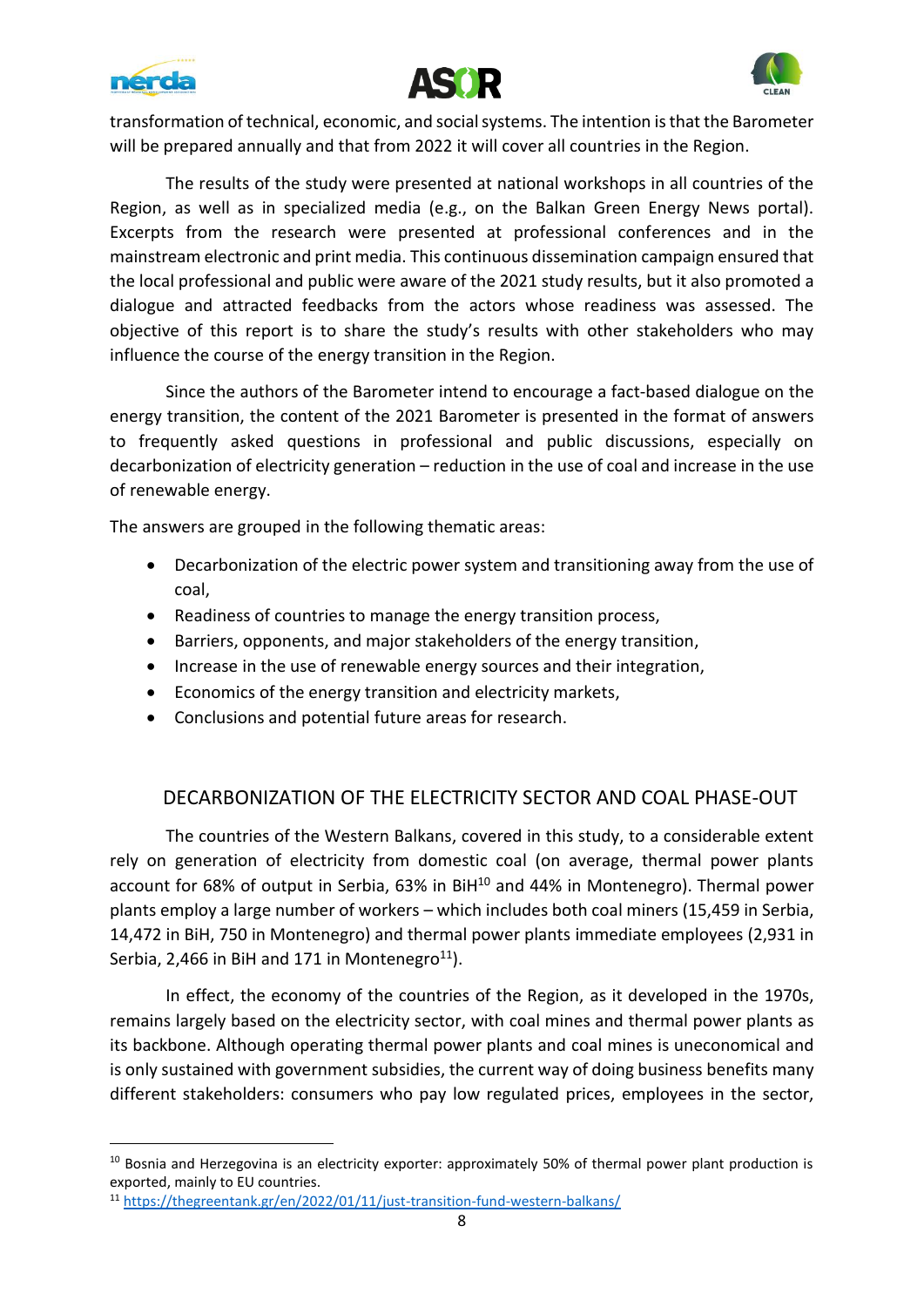





local mining communities, governments, related companies, and political parties in power. So it is logical that decarbonization of the power industry is resisted by numerous social actors in the Region. In general, miners, as symbols of industrial development, still enjoy considerable public support and solidarity, which makes the process of mine restructuring only more complex. Electricity generation from a thermal power plant is also considered a key factor of ensuring the stability of supply. This is why decarbonisation opponents portray the energy transition process as an expensive imposed obligation (by the EU) which will mainly lead to job losses and create a dependence on electricity imports . For all above reasons, the advocacy for energy transition, and above all the decarbonisation of electricity production, should be structured as a dialogue based on verifiable facts and strong arguments. Consequently, in developing this thematic area of the Barometer the goal was to find out how the experts and active participants in the energy sector perceive the current situation and the prospects of the thermal power sector. The study participants' views on this topic are summarized below.

## *Why is it necessary to reduce the use of coal for electricity generation in the countries of the Region?*

- 1. Because the existing thermal power plants, which are nearing the end of their useful life, are the biggest environmental polluters. It is increasingly likely that difficulties of keeping them in operation (for technical, environmental, and economic reasons) will increase at an accelerating rate in the near future.
- 2. Because the current operations of most thermal power plants and coal mines are uneconomical and require state subsidies. Investments necessary to meet the requirements of the EU Large Combustion Plants Directive (LCPD) and Industrial Emissions Directive (IED) will further raise the cost of electricity generation in thermal power plants as well as of specific CO2 emissions.
- 3. Investmentsin new thermal power plants are not economically because their Levelized Cost of Electricity (LCOE), even when excluding the costs for CO2 emissions, are higher than the current LCOE for wind and solar power plants. The expected further decrease in prices of technologies for these renewable energy sources indicates that the coalfired power plant technology needs to be replaced with these future technologies.<sup>12</sup>
- 4. Also the introduction of a payment mechanism for costs of CO2 emission rights will make the continued operations of existing and the construction of new coal-fired power plants even more uneconomical.<sup>13</sup> If the introduction of the CO2 pricing system is delayed, electricity exports from the Region to the EU will be encumbered with crossborder charges envisaged under the Carbon Border Adjustment Mechanism (CBAM) scheme.
- 5. Because in the Paris Agreement and on the basis of the Sofia Declaration, the countries of the Region committed to the decarbonisation of their energy sectors, and in the first place to ending the use of coal for electricity generation, in order to join the generational project: *"Europe the First Climate-Neutral Continent by 2050".* Clearly it

 $12$  It is now obvious that the concept of replacing old and inefficient thermal power plants with new, "replacement" capacities is not economically viable. It is also no longer possible to secure financing for construction of facilities of this type.

<sup>&</sup>lt;sup>13</sup> A statement by one of the study participants is unequivocal: "The introduction of the requirement to pay for CO2 emission rights is the last nail in the coffin of coal-fired power plants in the Region."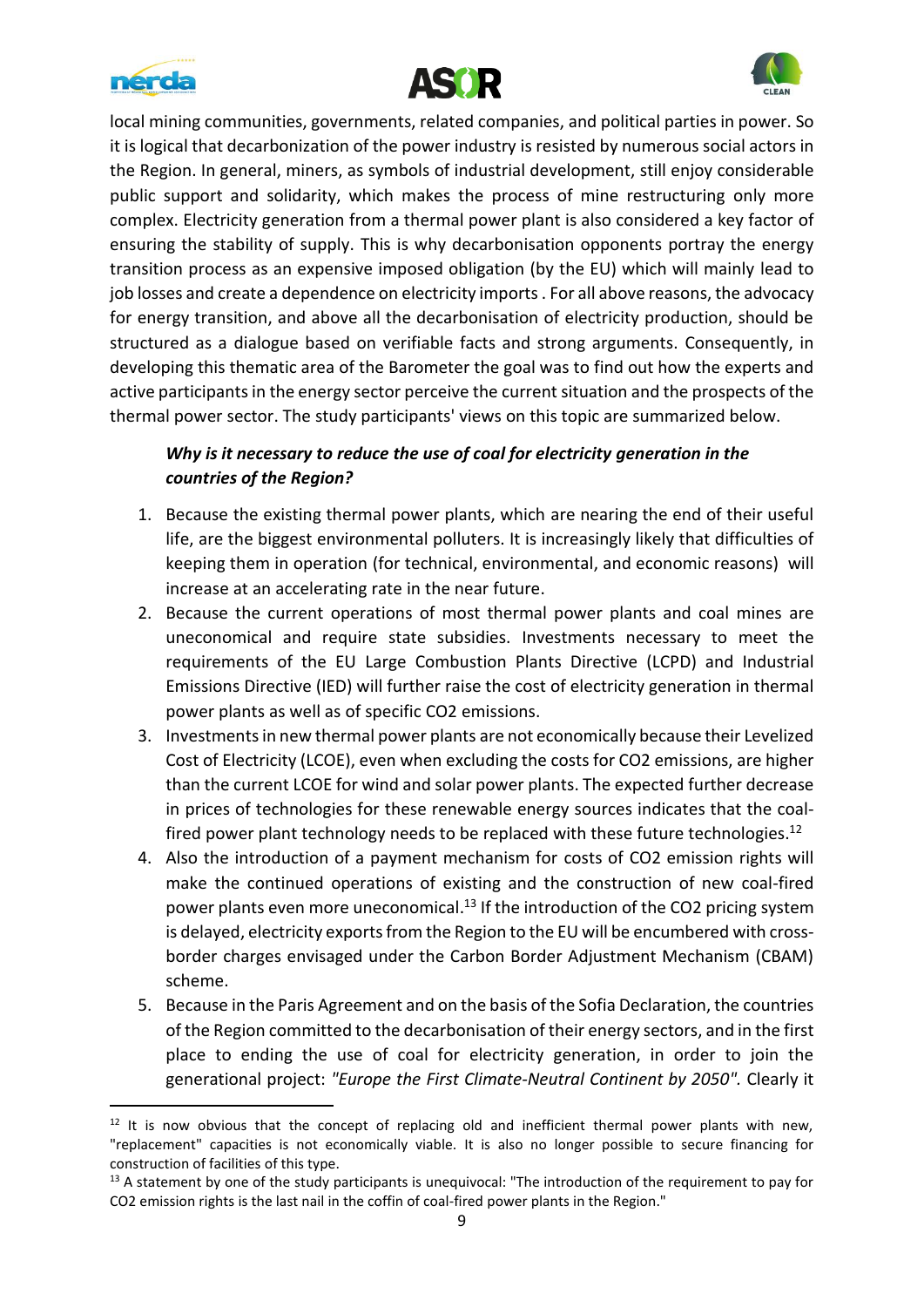





will no longer be possible to feign the implementation of the reforms - to make commitments without following through. The countries of the Region must join these processes as soon as possible because it is the only way for their sustainable economic development.

6. Because the decarbonization of the energy sector, i.e., the energy transition, constitutes a key component of the third industrial revolution<sup>14</sup> and of the postpandemic green recovery process in the developed world, both of which are already in full swing in Europe in line with the EU Green Deal. 15

The above arguments, which show the economic justification for a reduction and ultimate cessation of coal-fired electricity generation, have been derived from the responses to Question 12 in the Questionnaire on the greatest challenges to thermal power plants operating in an open regional market. Choosing the date when the use of coal for electricity generation will end is deemed the start of the planning process of the decarbonization of the electricity sector.

*Investments in thermal power plants and coal mines - a declining industry, are investments in the past*

In the last quarter of 2021, technical, environmental, and economic problems in the thermal power sector emerged simultaneously across the Region. In Serbia, the extremely poor quality of coal from the Kolubara mine caused a radical reduction in output of the Nikola Tesla thermal power plant, which made large emergency imports of electricity necessary at a time when its price on the benchmark regional HUPX stock exchange was at a record high. In Montenegro, the Pljevlja thermal power plant remained in operation despite the commitment to stop production at the end of 2020 in accordance with the LCPD directive. In other countries of the Region, thermal power plant operators are also failing to meet the requirements of the LCPD Directive, i.e., they are not adhering to the national plans for pollutant emission reduction. In BiH, a strike at the Kreka coal mine revealed the company's catastrophic financial position, with accumulated losses exceed the value of its capital. These examples are just the tip of an iceberg of troublesin the thermal power sector caused by the poor state of coal mines and/or certain thermal power plant units. The risks in production from thermal power plants will increase in the coming period. This reveales the absurdity of the entire concept in ensuring the safe power supply process in the Region to be based on the production of electricity from coal.

## *What would be the appropriate time and the pace for implementing the process of decarbonization of electricity generation?*

A generally accepted view in the countries of the Region is that the energy transition is inevitable. In responding to Question 16 in the Questionnaire, survey participants agreed that the development of production until 2030 should be based on:

<sup>14</sup> <https://www.amazon.com/Third-Industrial-Revolution-Lateral-Transforming/dp/0230341977>

<sup>15</sup> [https://ec.europa.eu/info/strategy/priorities-2019-2024/european-green-deal\\_en](https://ec.europa.eu/info/strategy/priorities-2019-2024/european-green-deal_en)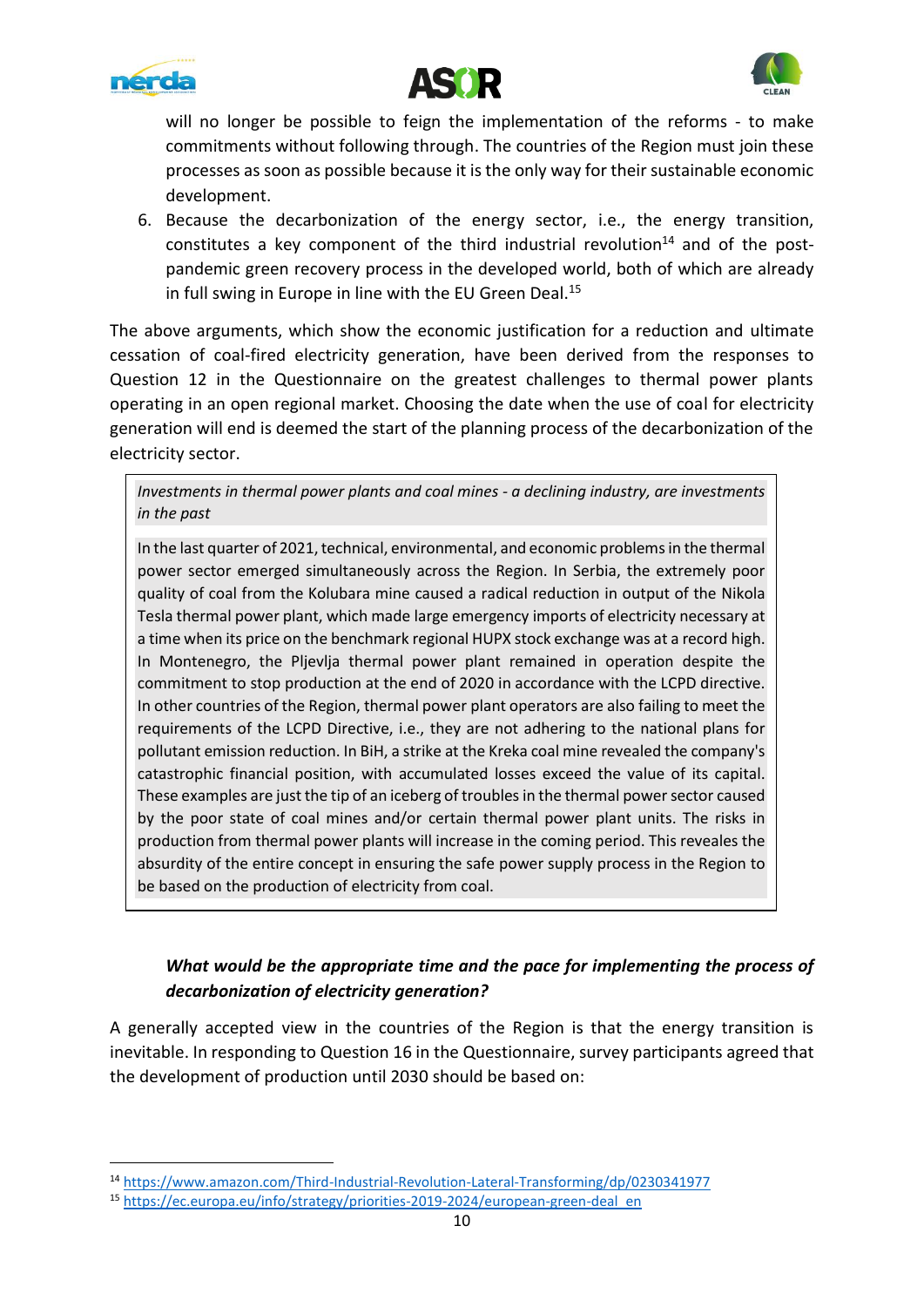





- *accelerated and organized reduction of coal use for electricity generation (MNE 81%, BiH 79%, SRB 58%) and*
- *accelerated development of renewable energy sources (BiH 95%, MNE 93%, SRB 84%).*

Evidently, most experts are of the opinion that the transition should commence as soon as possible, provided that it is sustainable and managed. This view is echoed by responses to Question 15 of the Questionnaire:

*"Given the impact of the COVID-19 pandemic on the economy and society, do you think that the coal phase-out should be postponed, continued at the planned pace or accelerated as much as possible?"*

because more than 50% of study participants in all countries believe that, despite the pandemic, the transition should happen as quickly as possible, provided it remains a just transition. The views presented above can support making a strategic decision to embark on the process of energy transition, as a development opportunity, since the current situation is evidently unsustainable and must be ameliorated urgently. Participants believe that the energy transition should start immediately, in part because the energy sector transformation requires substantial shifts in awareness and behavior of citizens, which takes time. Considerable time is needed particularly to ensure that the transition is just – with regard to the restructuring of mining regions.

In theory, individuals and groups experience the following psychological phases when facing a transition process:

- a. Dealing with the unsustainability of the existing situation and accepting the inevitability and urgency of change
- b. Adopting a vision of a desired (future) situation and developing a transition plan,
- c. Undergoing the transition and accepting the new situation.

These phases are iterative, and phases b. and c. are particularly interconnected, which holds true especially for complex transformation processes, such as energy transition, when it is impossible to have a completely clear vision of the future and a precise plan for implementation of the transition process.

Phase a. is crucial for starting the transition. Our research led to the conclusion that the countries of the Region are in phase a., because there is still no sense of urgency about implementing the decarbonisation process. This means that the opportunities inherent in the energy transition are not detected, but that decarbonisation (and primarily the coal phase-out) is predominantly perceived in terms of its challenges and socio-economic problems it creates. This is the reason for delaying the start of the energy transition. In a way, the transition is seen as a process imposed by EU institutions to create markets for their products. Although historically the Region has not been at the forefront of technological revolutions, but rather a late adopter of changes, as this transition will happen very quickly (the key processes will take place in the next ten years), any delay in joining this process creates great risks.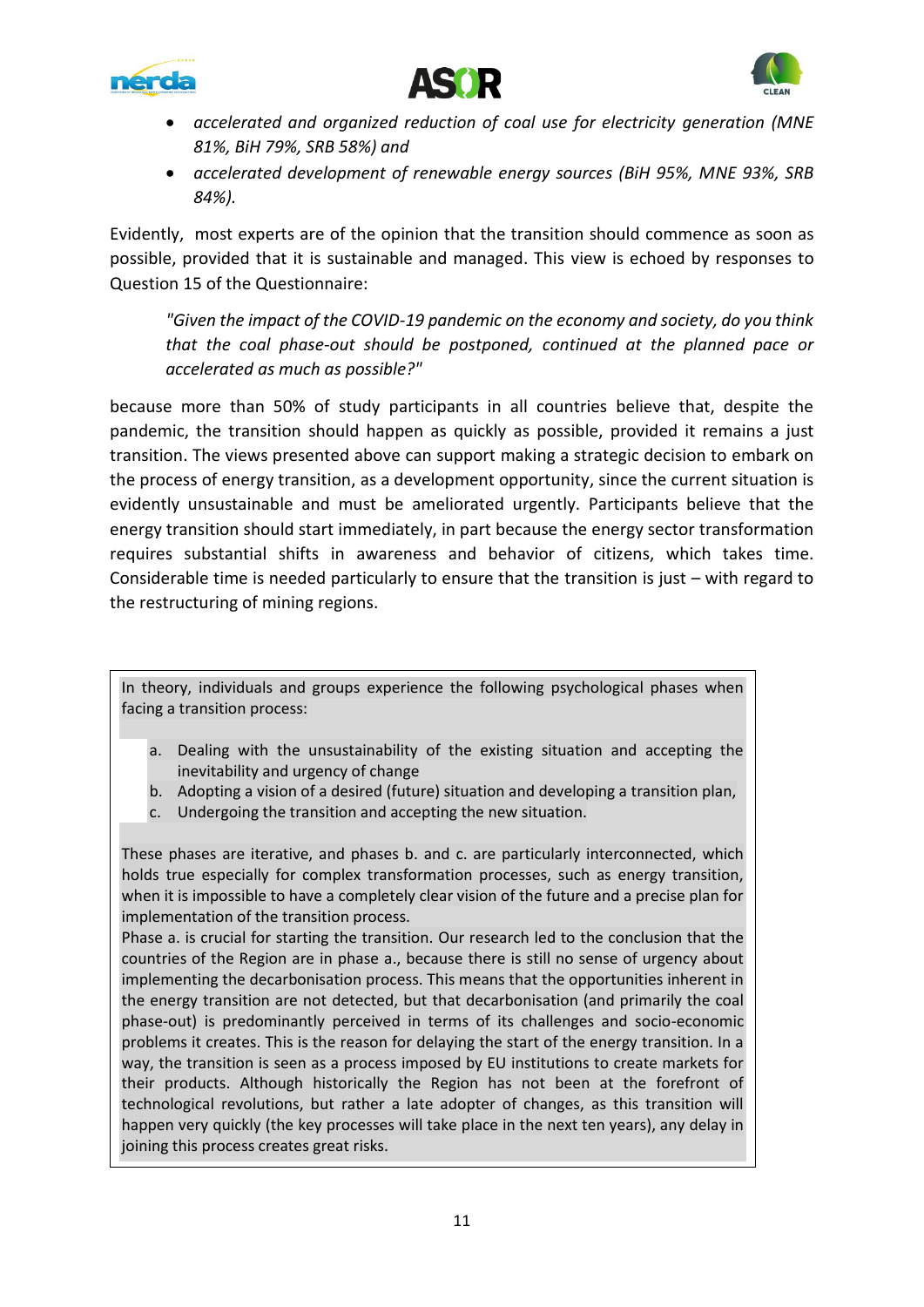





A key indicator of the commitment of countries to the transition of the electricity sector is to determine the date of the Coal Phase-Out. The responses of the study participants to Question 11 in the Questionnaire are very revealing in this regard:

*"Given the commitments made in the Paris Climate Agreement and the Sofia Declaration, when do you expect your country to completely abandon the use of coal for electricity production?"*

The attitudes of participants from BiH and Serbia are that coal will be used for electricity generation until 2050 (BiH 37%, SRB 31%) and even after 2050 (SRB 59%, BiH 36%). 90% of participants in Serbia, and 71% in BiH believe that their countries will not phase-out coal in the next 20-30 years. In Montenegro, this view is shared by only 37% of study participants. Although there are still no official decisions of the state authorities in Montenegro, participants believe that the country will phase-out coal in 2030 or at the latest in 2035. The commitment of the Montenegrin government to an earlier coal phase-out is supported by 37% of participants, which indicates a complete polarization of views on this issue. In BiH, the target year is 2050, but the government adopted no official position. In Serbia, there is no discussion at all about reducing the use and phasing-out of coal for electricity generation, as if decarbonization is just about the development of renewable energy sources. *The answer to this question revealed the contradictory attitude of study participants in all countries in that they: a. support the renewable sources based development by 2030, but b. do not expect coal to be phased-out so quickly.*

Comparing the study results from 2019 and 2021, we find that in 2021 the construction of new/replacement thermal power plants is no longer supported, while this had been the dominant "state concept of decarbonization" in 2019. Also, the level of support for the reconstruction and modernization of existing thermal power plants to enable co-firing of coal and biomass, which represents the current concept for keeping thermal power plants and coal mines in operation, is insignificant (BiH 21%) or negligible (SRB 3%).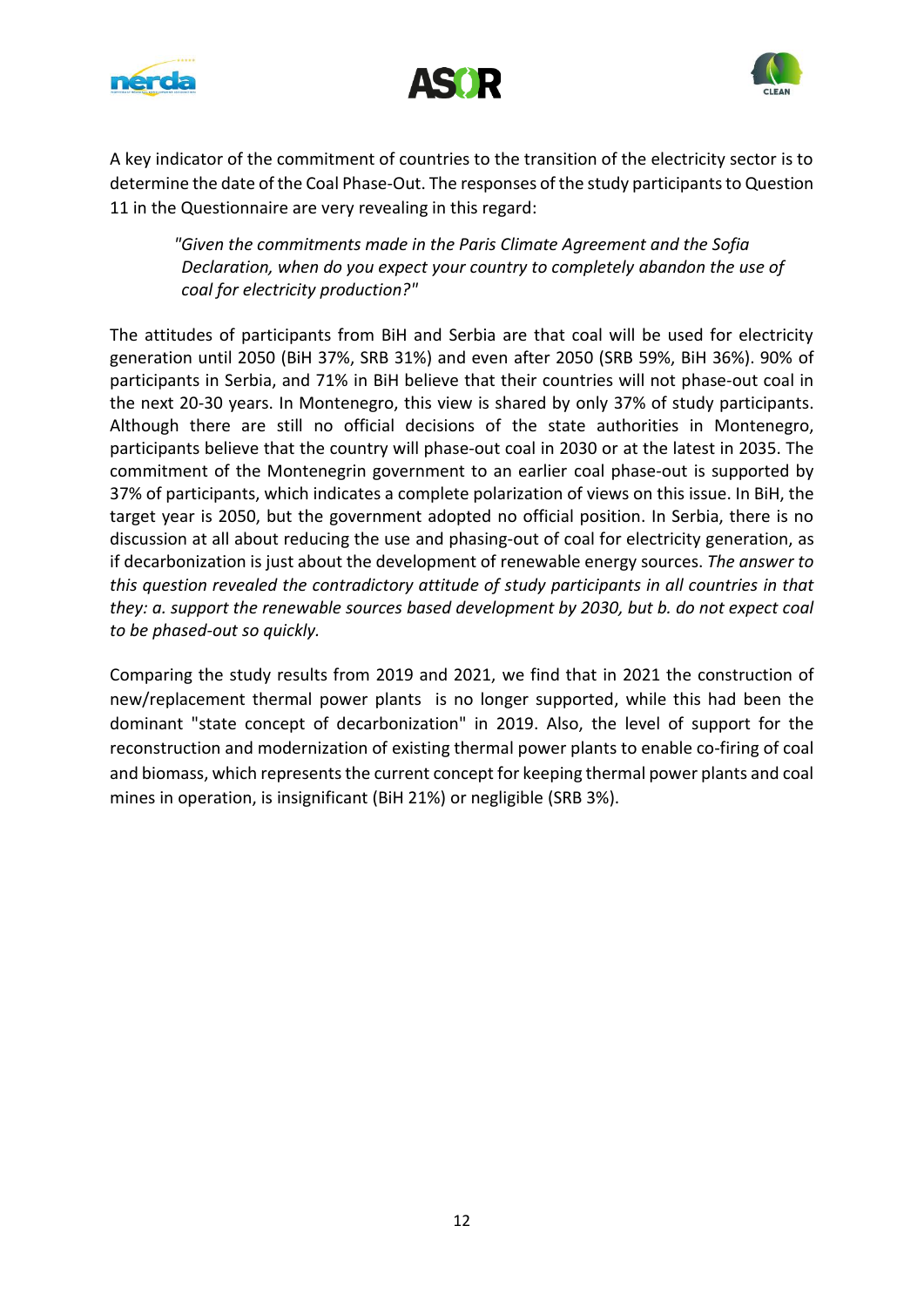





In the research conducted in 2019, as part of preparations for development of the 2021 Barometer, the following commitments to scenarios and the pace of decarbonization were identified:

• The *gradual decarbonisation* scenario with a continuous increase in the share of renewable sources, starting in 2021, with no new construction of thermal power plants and with the modernization of some existing ones in order to maintain the energy security and meet the EU LCPD and IED directives, was supported by 92% participants in Montenegro, 63% in BiH, and 53% in Serbia. Therefore, in 2019 this was the experts' preferred scenario;

• The *delayed decarbonization* scenario, with the start of intensive development of renewable energy sources only after 2030, with the focus on investments in construction of replacement capacities and modernization of existing thermal power plants by 2030, was supported by 41% participants in Serbia, 37% in BiH, and 8% in Montenegro. The support for the construction of replacement thermal plants was particularly strong in BiH and Serbia.

• In Serbia, 6% of participants think that intensive construction of the renewable sources facilities should only start after 2040 and that the energy transition will be driven by markets, reduced costs of wind and solar power technologies, and high costs of CO2 emissions. In conclusion, a strong opposition to decarbonisation was detected only in Serbia and even there only among an insignificant minority of respondents.

*What could be the reason for the predominant attitude among the study participants that coal should be phased out (only) around 2050?* A potential explanation is that the construction of new thermal power plants turned out to be economically very risky and the construction of wind and solar power plants is now a preferred option. But due to the challenges of integrating these variable sources, some parts of the professional public believe that thermal power plants should remain in operation as balancing/reserve capacities. The complexity of socio-economic problems related to the closure of coal mines is certainly another argument for the use of coal to continue, although with progressive reductions. As no goals or roadmaps for decarbonisation have been adopted, and there is no confidence that the governments will effectively implement transition plans, some participants doubt that the necessary renewable capacities will be built on time. And, naturally there are still opponents of the energy transition who consider it an unnecessary and extremely costly shift in the concept of the electricity sector, beyond the capacity of the Region's weak economies.

#### *What are the characteristics of the sustainable energy transition in the Region?*

There are numerous debates among experts about the sustainability of the energy transition process, both from the standpoint of the starting economic and financial positions of the countries of the Region and the speed (trajectory) of achieving the decarbonization of the electricity sector. Question 6 in the Questionnaire sought to identify participants' understanding of the concept of sustainable energy transition.

The public increasingly focuses on the negative impact of variable renewable energy sources – vRES (wind and solar power plants) on providing the security of the supply, both short-term and seasonal power and energy balancing. In such considerations, it is mostly the impact of vRES on balancing the national systems that is being assessed without taking into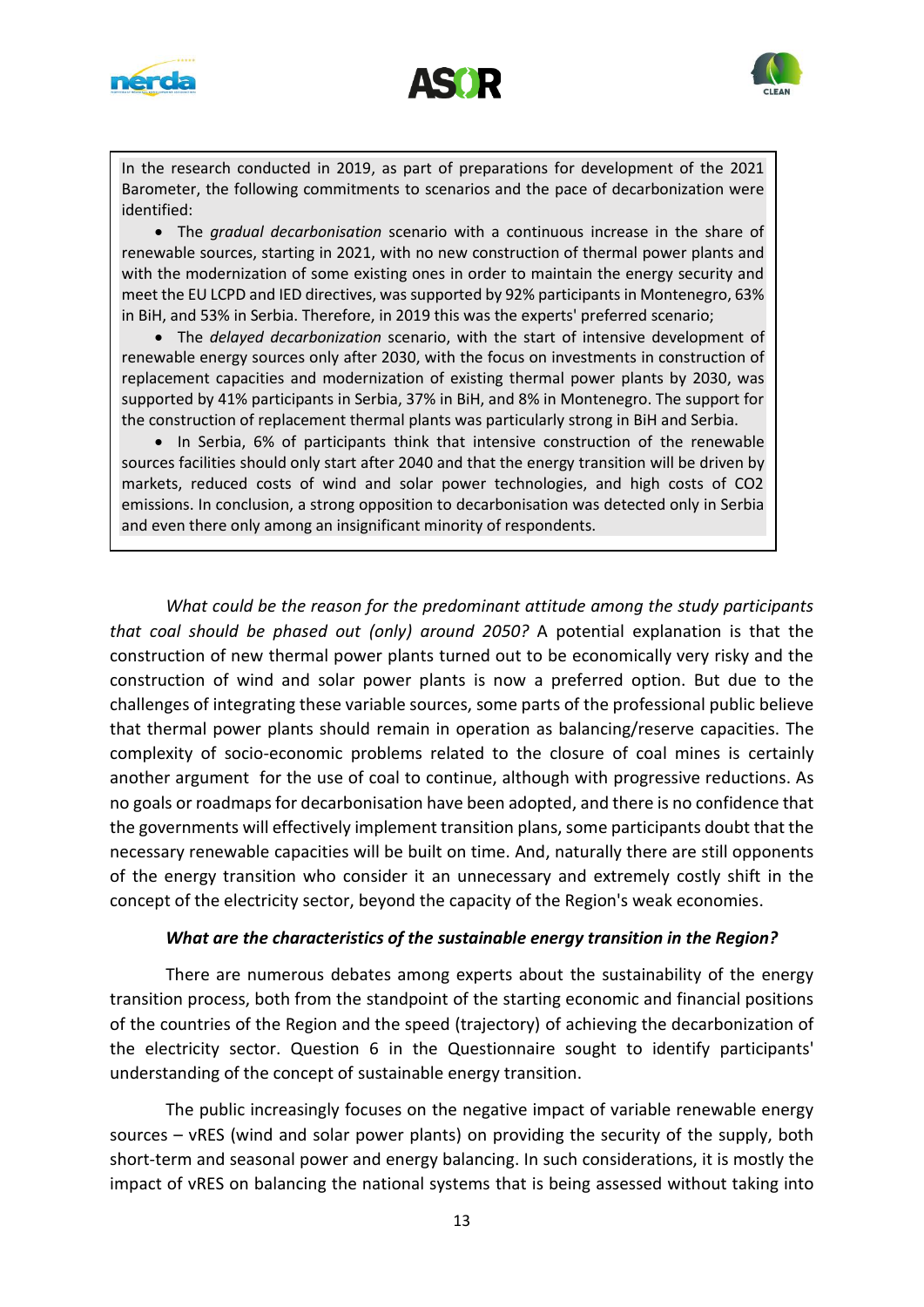





account the regional integration aspect. The issue of balancing and flexibility of national and regional power systems requires more detailed research<sup>16</sup> and is beyond the scope of this report.

Study participants fully/mostly agree that sustainable energy transition is a process which closely follows the requirements of security of supply and environmental protection, and which takes place in the most cost-effective way. They also agree that the transition should be just (to cause the least socioeconomic disruption) and should be implemented with active participation of citizens and businesses (to be inclusive). Participants from Montenegro express significant support for these components of a sustainable transition.



An important component of the transition (phase b.) implies articulation of a clear vision of the desirable characteristics of the future power system. To better understand the participants' vision (Question 5 in the Questionnaire), they were asked to rate the importance of system characteristics in the Region in 2050, i.e.: Decarbonization, Digitization, Decentralization, Demonopolization, and Democratization of the sector (5D characteristics of the energy transition). The views of participants from Bosnia and Herzegovina and Serbia on this issue cannot be generalized (response frequencies generally have a normal distribution around the average value of 3). This indicates that there is no agreement on the essence of the radical transformation of the electricity sector that will be brought about by decentralization, demonopolization, and democratization. The views of the participants in Montenegro suggest that they expect the above three D-characteristics of the transition will have a significantly impact on the system. Study participants from all countries expect that, state-owned power utilities will continue to play major role even in 2050. Private ownership, especially by foreign investors, over generation capacities is generally wiewed with a degree of suspicion. Electricity is still considered a public good that belongs to all citizens.

## READINESS OF THE COUNTRIES TO MANAGE THE PROCESS OF ENERGY **TRANSITION**

State institutions (governments and ministries, parliaments, operators, and regulators of the electricity system) need to create an enabling environment for implementation of the energy transition. The speed of decarbonisation and the future concept of the sector will

<sup>&</sup>lt;sup>16</sup> The Energy Community Secretariat initiated a relevant study on the flexibility of the regional system: <https://www.energy-community.org/news/Energy-Community-News/2021/06/16.html>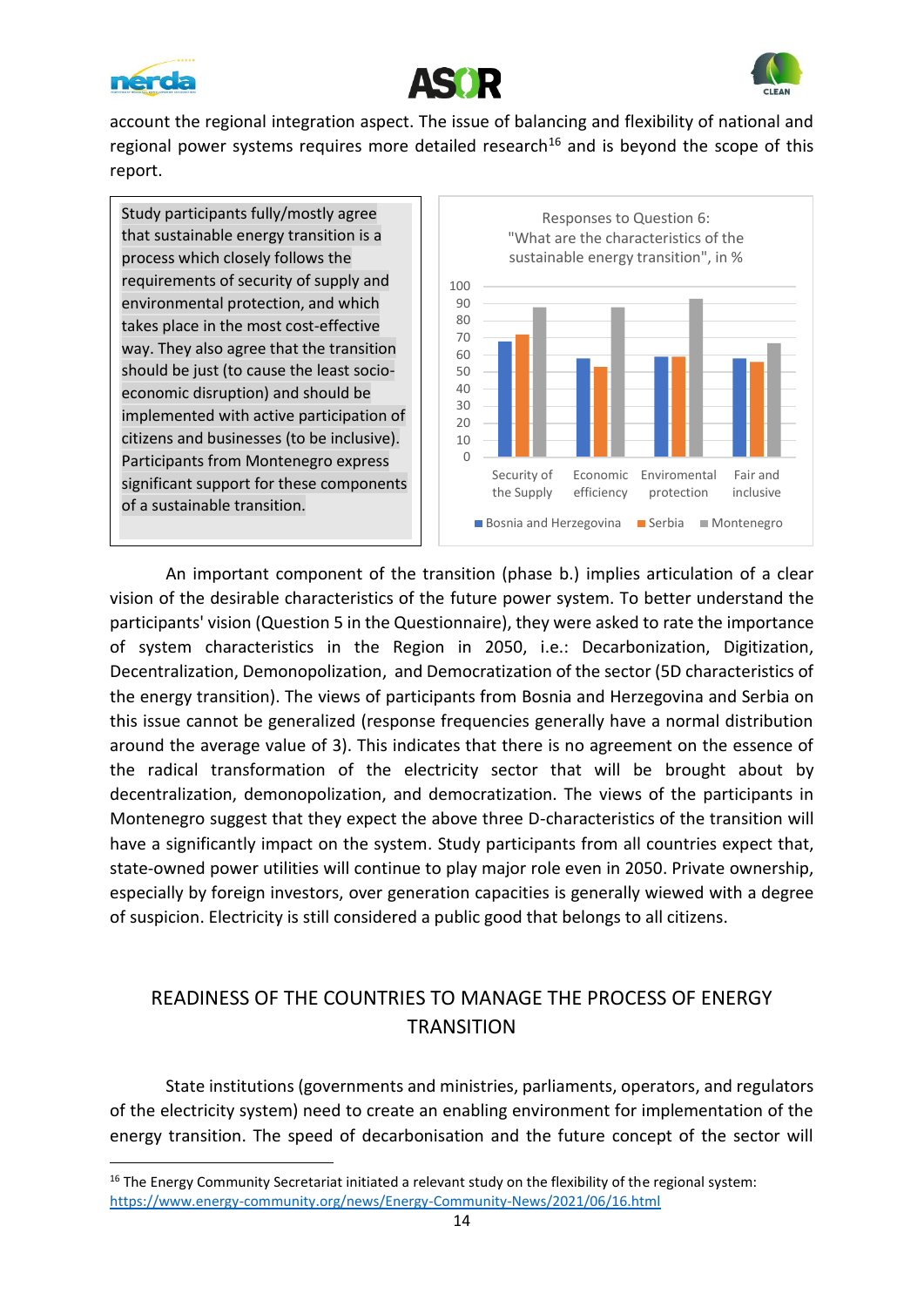





largely depend on the attitude of the public power utilities as the most important actors in the sector. There are other private and non-governmental actors that need to be actively involved in the transition. This section of the Barometer summarizes participants' perceptions of the current situation in the sector, especially in the public power utilities, as well as an assessment of the ability of key actors to advocate for and manage a sustainable energy transition.

#### *What is the level of readiness of state institutions to manage the energy transition?*

The activities of state institutions will largely determine the character and speed of the transition. Therefore, in Question 3 of the Questionnaire the participants were asked to rate the institutional readiness to encourage and direct the transition processes in accordance with a "top-down" approach. The figures below show the responses to the sub-questions (listed in the diagram headings) by country.



## Responses to Sub-Question 3a – Understanding of the broader picture of the energy transition

The responses to this sub-question clearly show that participants believe that institutions do not have a broader picture of energy transition as a key component of the "green growth" and the third industrial revolution and that they do not see the urgency of this process. For this reason, representatives of the institutions mostly emphasize challenges and fail to consider opportunities created by the energy transition. This is one of the reasons why the start of the transition is being delayed. Survey participants' assessment of this issue is particularly negative for the institutions in Bosnia and Herzegovina.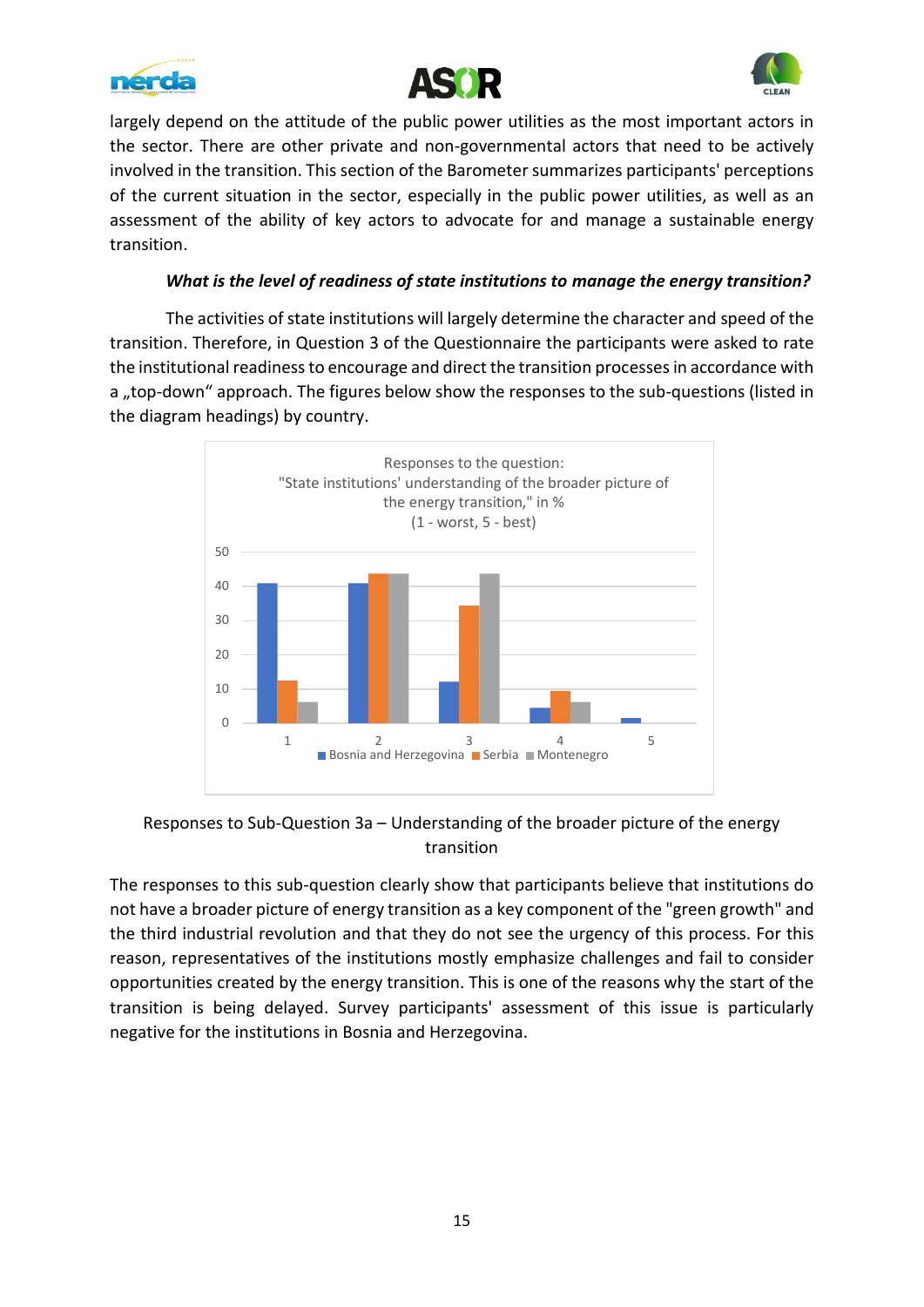







Responses to Sub-Question 3b - Existence of a vision of the energy transition

Responses to this sub-question indicate that the countries of the Region are starting the energy transition process without a clear vision. Without a vision accepted by most social actors it is difficult to make consistent decarbonisation plans and this will become a significant issue in developing national energy and climate plans. Again, the attitudes of the participants from Bosnia and Herzegovina are extremely negative, while the attitudes of participants from Montenegro about the vision and consistency of the plans of their national institutions for energy transition are more positive.



Responses to Sub-Question 3c – Institutional capacities to implement the transition process

Over 2/3 of the participants (considered as consensus) from all countries believe that the institutional capacity to lead complex, long-term transformation processes, such as the energy transition, is inadequate. Insufficient capacity of state institutions has been identified as the most significant weakness for managing the energy transition. This institutional unreadiness indicates that decarbonisation could be spontaneous (without a real management of the process) and chaotic (with great socio-economic consequences).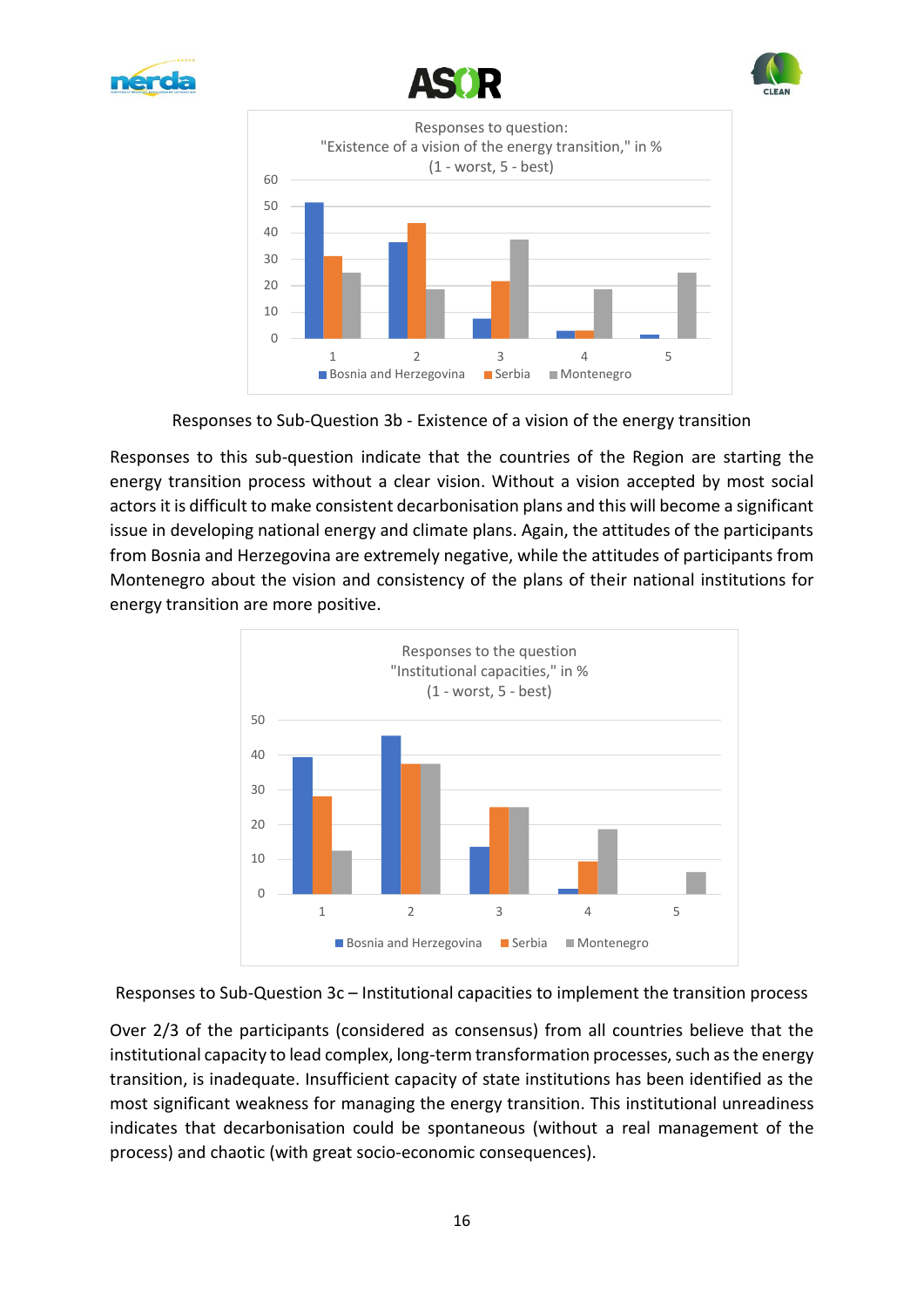







Responses to Sub-Question 3d – Transparency and citizens' and businesses' participation

Responses to this sub-question indicate a very low level of transparency in making decisions within state institutions when planning the energy transition (especially in BiH and Serbia). The level of public participation  $-$  of citizens and the business sector, is negligible. This makes it impossible to reach a broader social consensus, which is necessary for the successful implementation of the energy transition. If transparency is not improved during the preparation of the NECP, this document also will not provide a sound basis for management of the decarbonisation process.

## *What is the level of readiness of the public power utility companies for the energy transition?*

Public power companies, which are majority state-owned, are currently the key economic actors in the electricity sector in the countries of the Region. Consequently, the activities of these companies will significantly determine the pace of the energy transition. Furthermore, when making strategic decisions in the preparation of the development plans, political actors pay considerable attention to the "interests" of the power utilities and the views of their experts. Since ministries and governments perform governance functions in public power utilities, political influence on the operations of these companies is strong and is often used to achieve political goals (e.g., the policy of keeping electricity prices unrealistically low to maintain "social peace"). This tendency led to the creation of a system of political and economic relations, a kind of symbiosis beween the public power utility companies and the governments, which makes it impossible for the electric power sector to operate on market principles and reveals the reasons for the sluggish implementation of the regulations of the first energy transition (liberalization of the sector and market opening). The problem with this "vicious politico-economic system" is that short-term political priorities often take precedence over long-term economic and social benefits. Until this domination of politics over the way public power utility companies do business is broken, the role of these companies in implementing decarbonization will be problematic. The analysis of the responses to questions 1a-1d in the Questionnaire sought to identify the participants' views about whether electric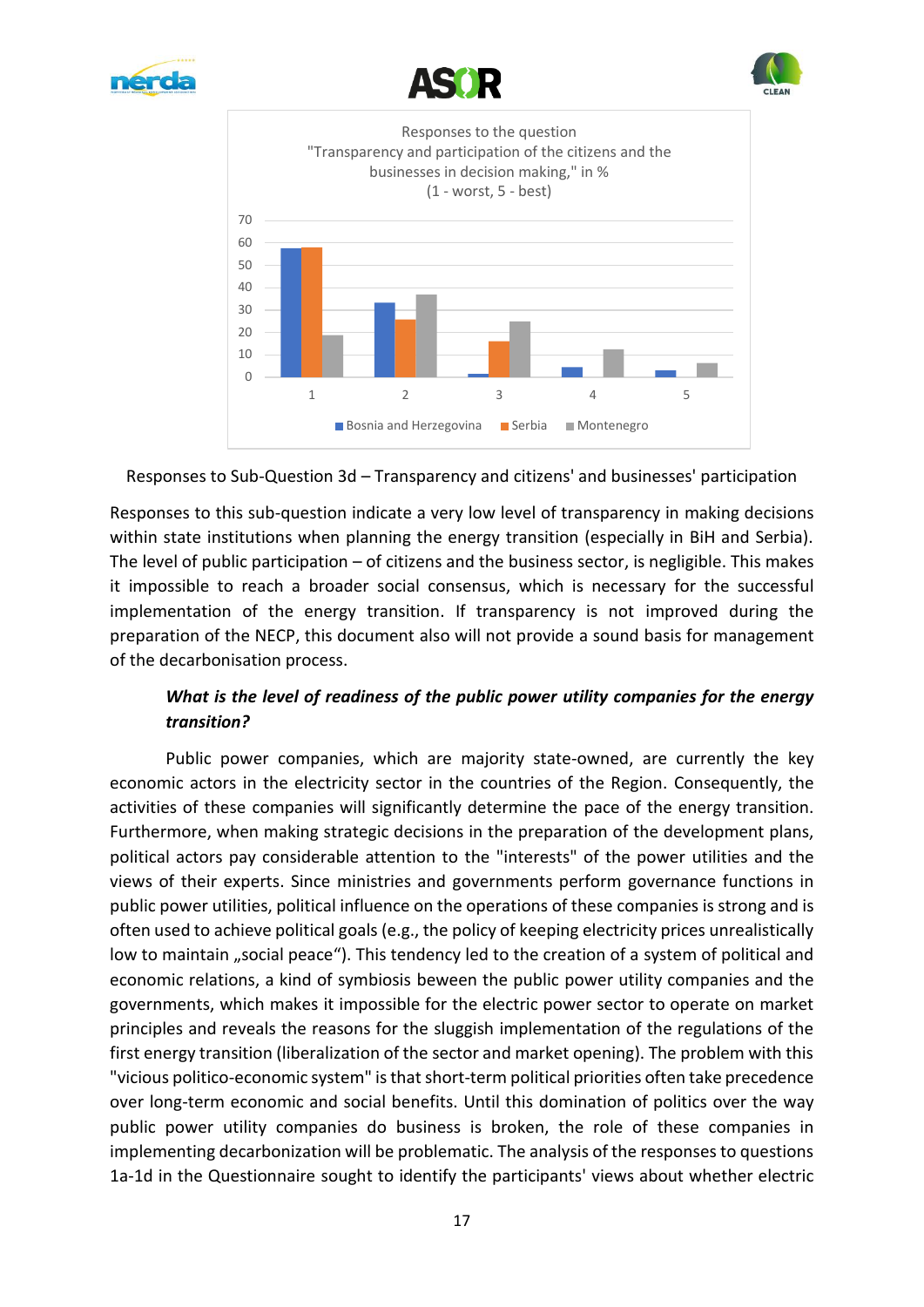





power utility companies, with the existing governance structures and the operational practices, are ready to be the drivers of sustainable energy transition in a liberalized market. The diagrams of the distribution of responses to individual sub-questions of Question 1 for public power utility companies from individual countries of the Region are shown bellow, with responses graded from 1 (worst) to 5 (best).



## Answers to Question 1 in the Questionnaire for public power utility companies in Bosnia and Herzegovina

There are three active public power utility companies in BiH (Elektroprivreda BiH, Elektroprivreda HZHB, and Elektroprivreda RS). Although their size, production portfolio, and share of exports differs, a more detailed analysis of the responses indicates that the participants consider that business operations of all three power utility companies share the following common characteristics:

- they lack the long-term vision aligned with the principles of energy transition and the appropriate development plans,
- their current financial position is not satisfactory,
- they lack necessary skills to operate in electricity markets,
- they lack capacity to invest in new generation facilities without state aid.

Each public power utility company, as the dominant supplier in the region of BiH where it operates, supplies electricity to the public at regulated prices. In addition there is no competition between them for commercial buyers, which pay market prices. The only competition within BiH occurs in the supply of customers in the Brčko District of BiH, in the balancing market and in the tenders launched to cover transmission network losses. However, since BiH is a significant exporter of electricity (1/3 of total production or 1/2 of production from thermal power plants is exported), with the regional price increase in late 2021 the HUPX stock exchange is increasingly becoming a benchmark in setting prices for commercial customers. Price convergence with the regional market may trigger competition between power utility companies even within BiH.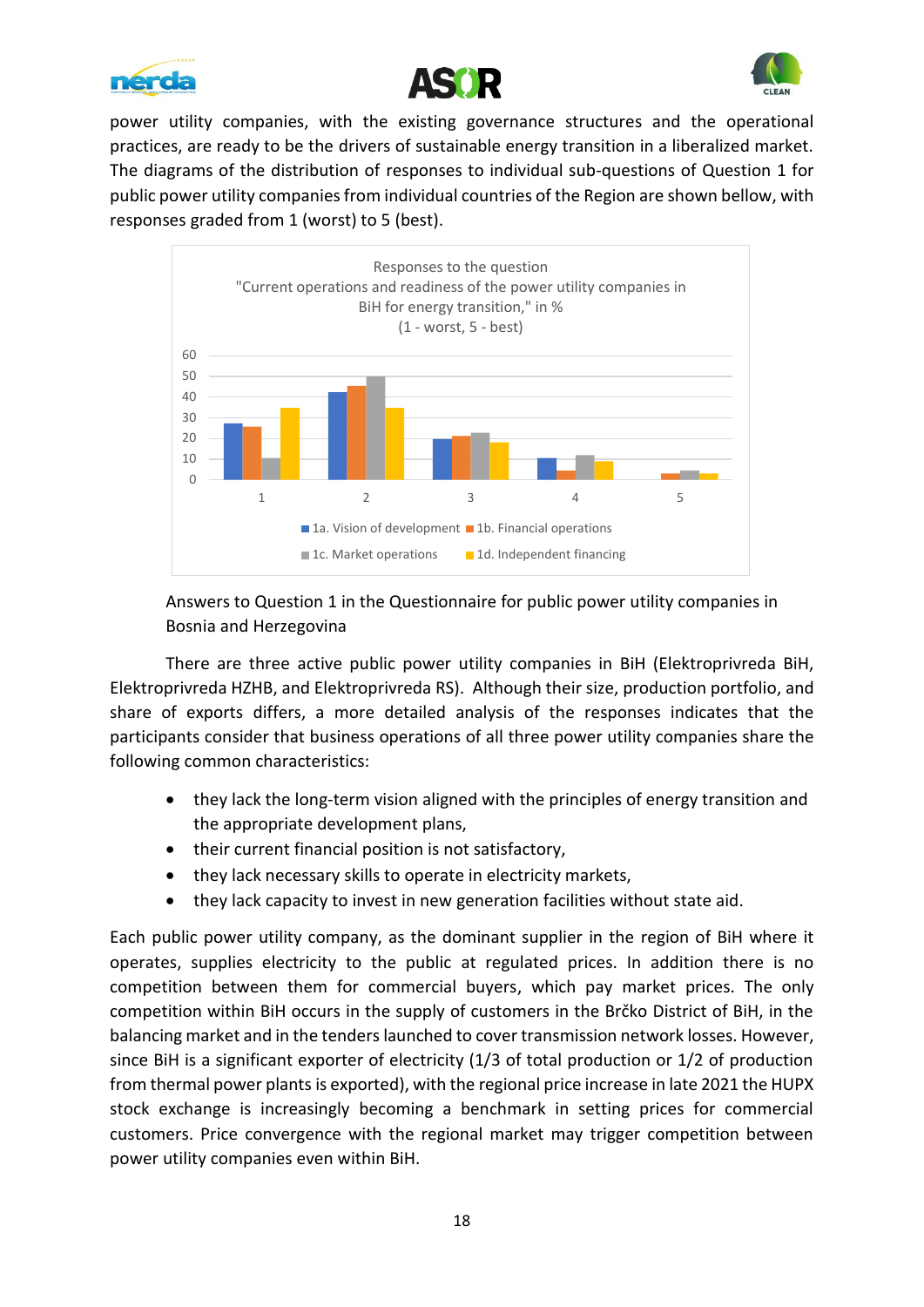







Answers to Question 1 in the Questionnaire for the Electric Power Utility of Serbia (EPS).

The Electric Power Utility of Serbia (Elektroprivreda Srbije - EPS), which is 100% state-owned, is the dominant actor in the power sector in Serbia. Study participants believe that the current operations of the EPS and its readiness for energy transition, just as is the case with the public power utility companies in BiH, are characterized by the:

- lack of the long-term vision aligned with the principles of energy transition, nor appropriate development plans,
- unsatisfactory state of the utility's financial operations,
- low capacity to invest in new generation facilities without state aid.

Unlike the power utility companies in BiH, study participants from Serbia believe that the capacity of the EPS to operate in the electricity markets is satisfactory. A possible explanation for this opinion may be found in the functioning of an electricity exchange in Serbia (SEEPEX), as well as in the EPS's strategy to use seasonal "sale-purchase" market transactions to improve its financial position, although the utility does not generate significant net exports. Because of decades of inadequate maintenance in thermal power plants and mines in the EPS, the risks of major breakdowns caused by equipment deterioration are constantly increasing. In late 2021 and early 2022, major accidents in the Kolubara mining complex and the Nikola Tesla Thermal Power Plant indicate that this aspect of the EPS management poses a significant risk to the security of supply.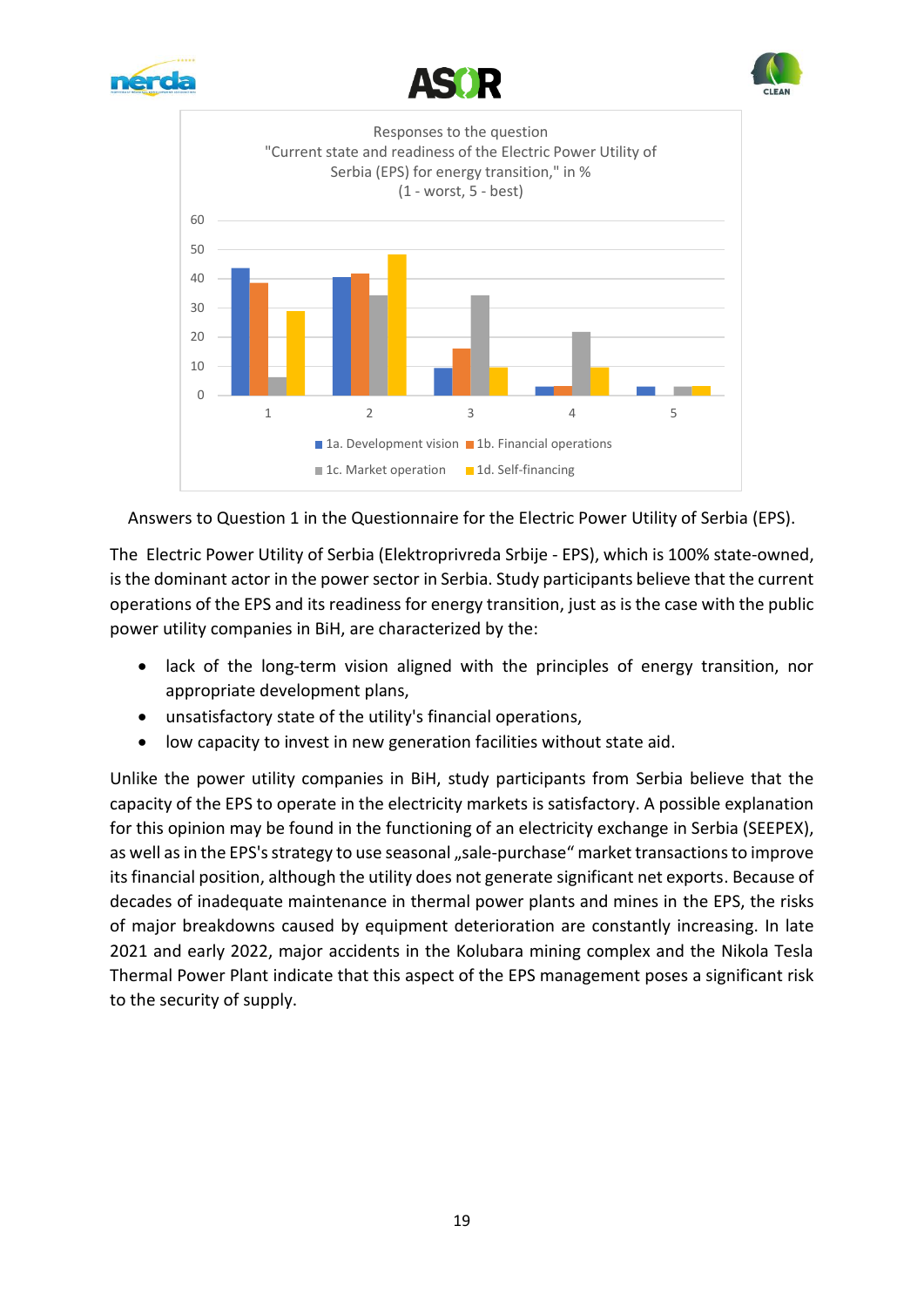







Answers to Question 1 in the Questionnaire for the Montenegro Electric Power Utility (EPCG).

Unlike in BiH and Serbia, participants in Montenegro believe that the EPCG has satisfactory operational results, a vision of decarbonisation, as well as the capacity to operate in the markets and independently finance new generation facilities. The only challenges for the EPCG in the process of decarbonization, is the operations of the Pljevlja TPP. The company has already initiated construction of new RES-based generation capacities (Komarnica hydroelectric power plant, Gvozd wind power plant, Briska Gora solar power plant as well as Solari 3000+ and Solari 500+ small solar power plant construction projects).

Governments and the majority of the public in the Region expect the public power utility companies to be the engines of the energy transition. Cheap and flexible electricity generation capacities of hydropower plants, as well as the role of public suppliers, allows public power utility companies to lead the decarbonization process. Some of the public power utilities (EPHZHB and EPBiH) have already built the first wind and solar power plant facilities. However, the way in which power utility companies are currently organized and managed in the Region prevents them from actively assuming the role of the drivers of transition. This is especially true for public power utility companies with large coal-fired power plants in their portfolio (EPS, EPBiH, EPRS). Decarbonisation of the production in these plants requires the states to have a clear vision of the energy transition and the public power utility companies to be assigned a clear role in the process. Those responsible for managing the electricity sector face a major task to define the future role of public power utility companies. It would be beneficial to base the appropriate strategic decisions about the organization of the sector on the concept of utilities of the future.<sup>17</sup>

<sup>17</sup> <https://www.elsevier.com/books/future-of-utilities-utilities-of-the-future/sioshansi/978-0-12-804249-6>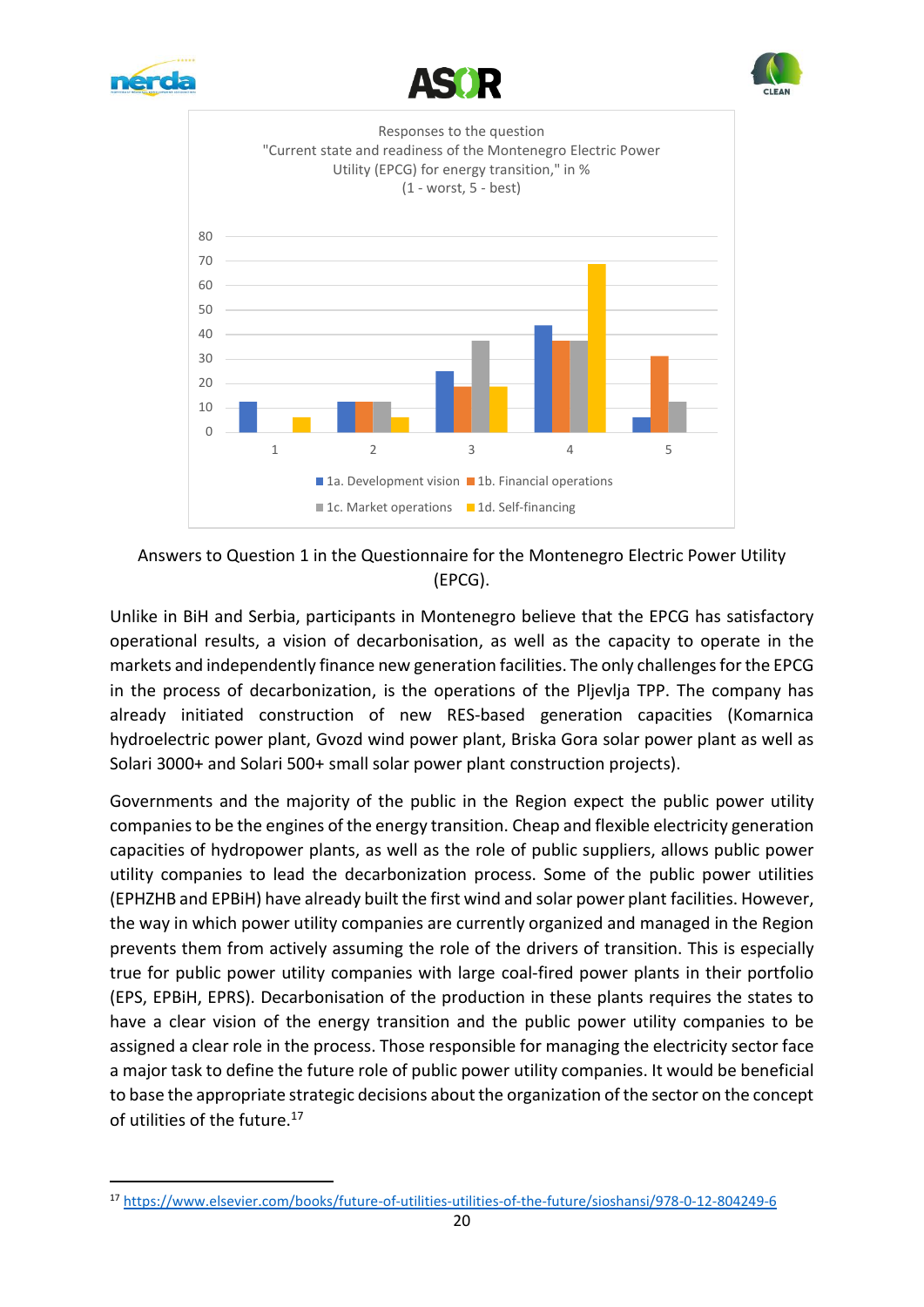





### **What is the level of readiness of private and non-governmental actors for the energy transition?**

A sustainable energy transition involves participation of a wide range of nongovernmental actors and a combination of a top-down and a bottom-up approach. This study (responses to Question 6e) shows that the participation of citizens and the business sector (local actors) is an important feature of the sustainability of transition. Question 4 in the Questionnaire explored the participants' attitudes about the ability of local actors to actively participate in the energy transition. The main conclusions of the study are presented below:

• Based on the responses to Question 4a, the majority of participants in BiH (53%) and Serbia (53%) responded that non-governmental organizations (NGOs) do not actively participate in the energy transition and do not contribute constructively to the management of this process. In Montenegro, the attitude of participants about the involvement of NGOs is more positive - about 70% of participants believe that the participation of NGOs is satisfactory. However, based on the answer to question 4e. the prevailing opinion in all countries is that NGOs lack the capacity necessary to actively participate with government institutions in planning and implementing the energy transition.

• Based on the responses to Question 4b, the majority view is that the academic and professional community are not actively involved in the energy transition. This view is particularly strong in BiH, and to a lesser extent in Montenegro and Serbia.

• Based on the responses to Question 4c, consensus was reached (over 2/3 of the participants) that the business sector, and especially small and medium enterprises, are not well informed about the energy transition and the impact its implementation will have on their operations.

• Participants are in nearly full agreement (over 90%) about a low level of awareness of citizens of the challenges and opportunities in the energy transition.

• In general, the participants are also largely concurrent (over 70% on average in the Region) in the view that there is no trust nor cooperation between government institutions and non-governmental actors, which prevents emergence of a social consensus on key energy transition issues.

The experts' assessment that non-governmental actors (small and medium enterprises, professional and academic communities, and NGOs) are inadequately prepared to participate in the energy transition may be considered in correlation with the responses to Question 8 on potential main drivers of the transition process, which indicate that the majority view is that the influence of all non-governmental actors in transition will be negligible.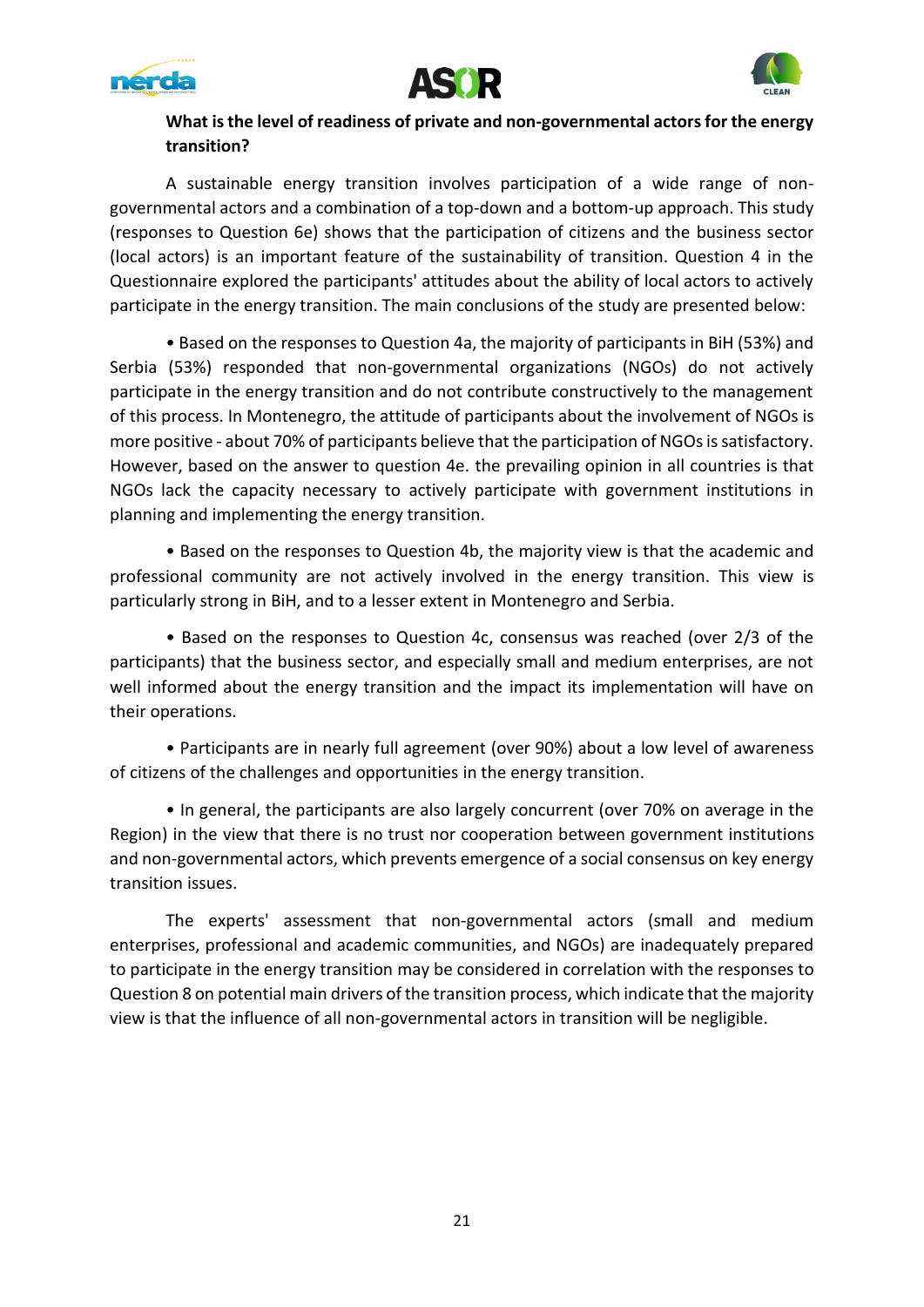





Energy crisis that hit Europe in late 2021 caused dramatic increases in electricity prices for commercial/business sector customers in the Region. At the time of writing of this Report, the level of price increases of electricity supplied by individual power utility companies in the Region to the business sector in 2022 is still unclear, but it will certainly be in double digits. In BiH, the Parliament passed a decision to limit the price increase to 20%. Because of the government's decision to increase the coal purchase price by 20% from January 2022, the EPBiH forecast that, in the light of this (limited) increase in the price of electricity, its operational losses in 2022 will reach tens of millions of euros. The first, short-term, dramatic effect of the increase in prices on the regional stock exchange could be the closure of the electrolysis plant at the Podgorica Aluminum Group, currently operating at minimum capacity. After the announced electricity price increases, a more proactive attitude of the business sector towards the energy transition may be expected. A long-term consequence of the crisis may be the shift in development orientation towards thermal power plants burning natural gas, an imported energy source. The vast majority of participants believe that gas, as a transition fuel, is not a solution for the Region. The response to the crisis should be sought in stronger support for the development of renewable energy sources.

## BARRIERS, OPPONENTS, AND MAIN DRIVERS OF THE ENERGY TRANSITION

Significant developments in the decarbonisation of the electricity sector in the Region will certainly unfold over the next 10 years. A recognized view of the study participants is that key institutional actors (including public power utility companies) are not ready to manage this process, which implies that the energy transition in the Region is likely to take place under the influence of markets and external factors, and primarily of the requirements for alignment with EU energy and climate policies.

Therefore, because of the unwillingness of domestic actors and the lack of consensus on the vision of development, the energy transition is approached passively, which significantly complicates the planning process - a key component of the transition's phase b. Consequently, there is a danger that the spontaneous implementation of the transition will result in a chaotic state of "perfect storm", when the transition processes will become unmanageable, with unforeseeable socio-economic consequences. It is also possible that, due to the passive role of state actors (e.g., through the postponent of the organization of auctions for renewable sources), market-based development of renewable sources will occur, but there will be no decarbonization of consumption, as the official policy is to continue using coal until 2050. In effect, due to the passivity of governments, private investors are increasingly focusing on market-oriented projects. In such a case, the best locations for renewable sources and transmission network capacities will be "occupied" by private, mostly foreign, investors who are likely to export "green" energy to the EU market driven by the profit imperative. However, green energy exports do not contribute to the national decarbonisation.

This chapter presents the results of the research into barriers, opponents, and possible main drivers of the energy transition. The aim is to distinguish the electricity sector phenomena that obstruct sustainable management of the transition and that can, if not adequately corrected, lead to a scenario of uncontrolled and chaotic decarbonization.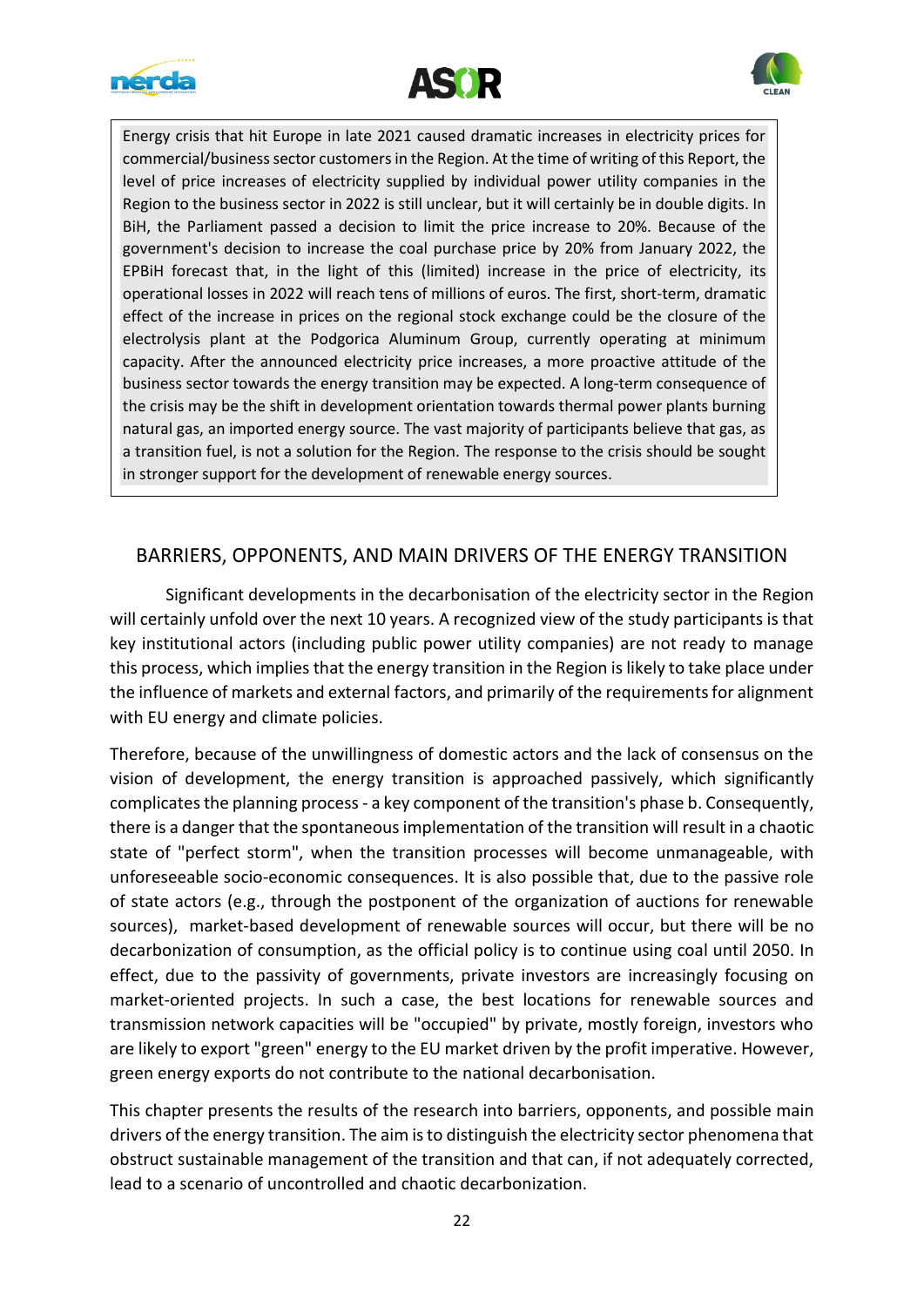





## *What are the most significant barriers and who are the current opponents to implementation of the energy transition?*

In the responses to Question 7 in the Questionnaire, the participants expressed their views regarding the extent of impact of certain barriers on the implementation of the energy transition. The analysis of responses shows a strong correlation of attitudes between the countries in the study. It appears that the participants reached consensus (over 2/3 or 66.7% of participants think that the givern barrier has a major or significant impact) for some bariers, while for the others it was possible to detect the majority view (over 50% of participants who believe that a given barrier has a major or significant impact). Table 1 below presents these attitudes expressed in cumulative percentages of responses 5 - major impact and 4 - significant impact for individual barriers by country.

| <b>Barrier</b>                                                                         | <b>BiH</b> | Serbia | Montenegro |
|----------------------------------------------------------------------------------------|------------|--------|------------|
| 7a. Policy of pricing electricity to maintain social peace                             | 68.7       | 87.5   | 73.3       |
| 7b. Loss of jobs in the thermal power sector                                           | 50.7       | 71.8   | 68.7       |
| 7c. Need for economic restructuring of mining regions                                  | 73.8       | 67.7   | 68.8       |
| 7d. Insufficient professional and institutional capacities                             | 67.7       | 68.7   | 46.7       |
| 7e. Inadequate education and research systems                                          | 58.6       | 72.3   | 62.5       |
| 7f. Inertia of public power utility companies to preserve<br>the <i>status</i> quo.    | 76.9       | 75.1   | 66.7       |
| 7g. Resistance of the existing structures dependent on<br>the coal/fossil fuel economy | 81.5       | 81.2   | 68.8       |
| 7h. Insufficient and expensive sources of financing                                    | 57.8       | 51.6   | 93.8       |

Table 1. Cumulative views on the major and significant impact of barriers, in%

The differences in attitudes about certain barriers between the countries of the Region are insignificant. The greatest barriers to the energy transition identified by their impact/importance are:

- Resistance of existing structures (regimes), which depend on fossil fuel policy and economy (the country average = 77.1%),
- Policy of maintaining low electricity prices for regulated customers to maintain social peace (the country average = 76.5%),
- Inertia of the public power utility companies which strive to preserve their existing monopoly position (the country average = 72.9%),
- The need to include programs for economic restructuring of mining regions as part of the energy transition (the country average = 70.1%).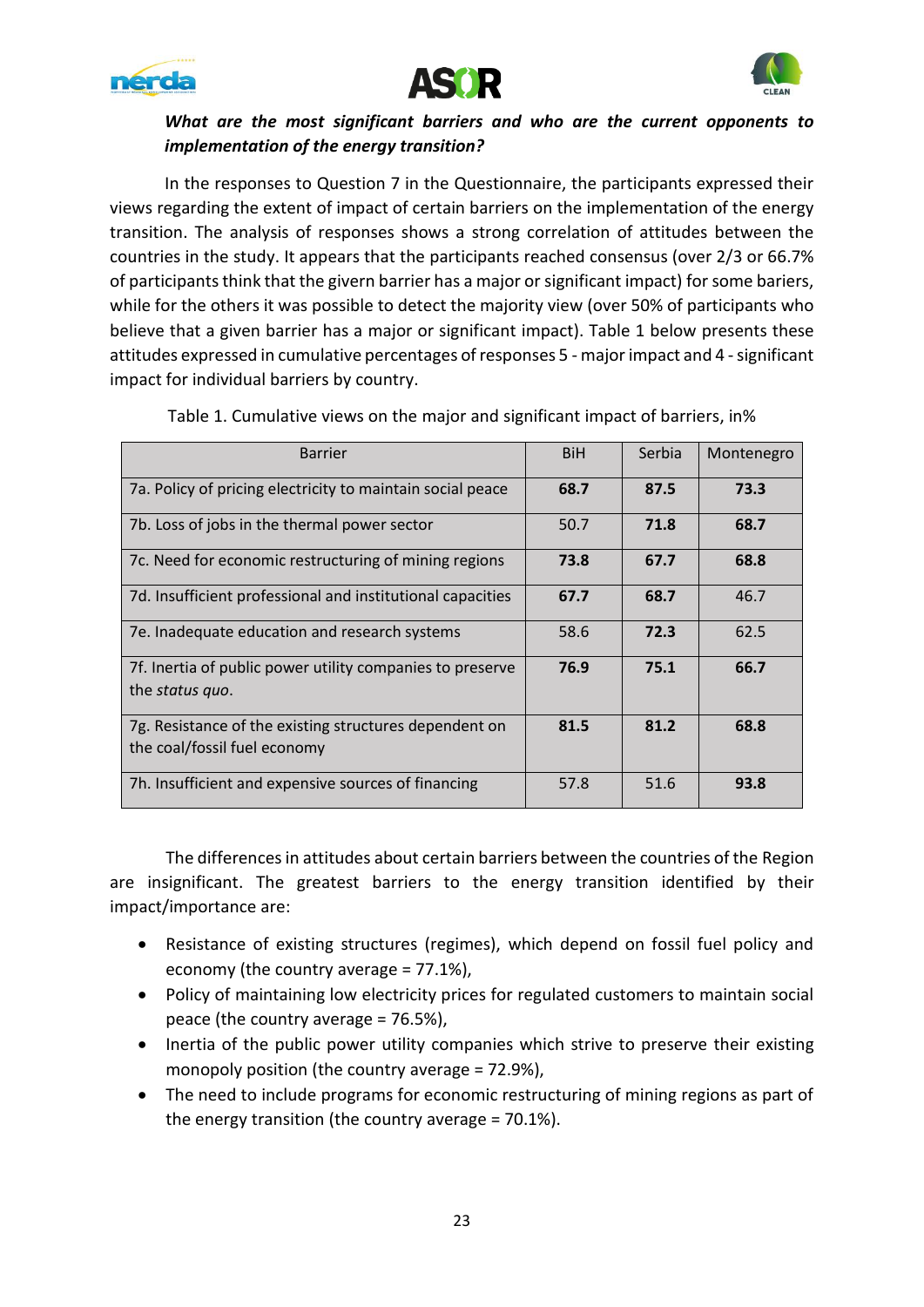





When the responses to questions 7 and 3 are corelated, it becomes clear that participants consider that government institutions and inertia of public power utility companies, which are reliant on the fossil fuel economy and preservation of the *status quo* in the sector, are the greatest barriers to the energy transition. The participants' view that economic restructuring programs in mining regions must be an important component of a sustainable and equitable transition also emerges prominently. The prevailing view of the participants in BiH and Serbia is that the current professional and institutional capacities (of state bodies) required for management of sustainable transition process are insufficient. Only the participants from Montenegro believe that insufficient and expensive sources of financing are a major barrier.

#### *Who will be the main drivers of the energy transition?*

Taking into account the assessment of the readiness of key actors for the energy transition (questions 3 and 4) as well as the views about identified current opponents of the transition (question 7), question 8 assessed participants' views about the expected main drivers of the transition process. It was possible to choose 3 of the 7 response options offered:

- a. Ministries and state institutions in the sector (policy makers),
- b. Parliaments and governments (decision makers),
- c. Public power companies (key economic actors),
- d. Private investors, including producers for own consumption (prosumers),

e. Professional and academic community, and think-tank organizations (as creators of public opinion),

f. Environmental NGOs (as the watchdogs of the policy implementation),

g. Media and the general public.

Participants do not expect that the professional and academic community (Serbia, 37.5%, BiH 27.3%, and Montenegro 25%), non-governmental organizations (BiH 19.7%, Montenegro 18.7%, and Serbia 9.4%) and the media and general public (Serbia 21.9%, BiH 18.18%, and Montenegro 6.3%) will have a significant impact and role in leading the transition process. That is why these social groups are not shown on the diagram below, which depicts the main social actors that the majority of the participants perceived as main driving forces in the process of the energy transition.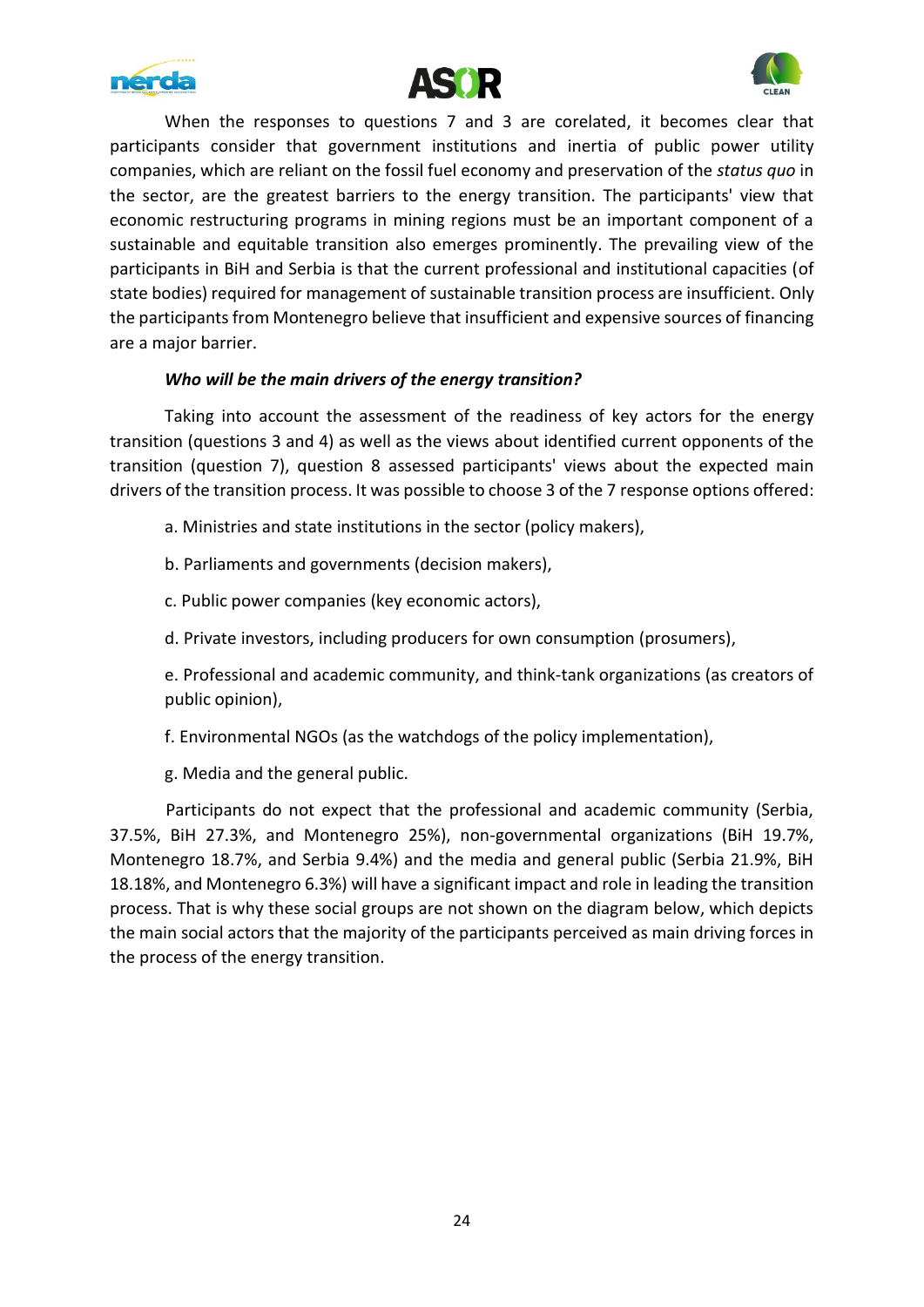







Answers to Question 8 - the main drivers of the transition

It is natural to expect that ministries and state institutions (policy makers) will initiate and direct the implementation of the energy transition as its major driving forces (regional average = 74.5%). This attitude is particularly widespread in Serbia (93.7%), which probably reflects the considerable efforts of the Ministry of Mining and Energy on adopting the legal framework for the energy transition in 2021. Parliaments and governments (regional average = 35.7%) and public power utility companies (regional average = 49%) are not expected to play a leading role. The exception is the view of the participants from Montenegro, who expect the EPCG to have a key role in the transition (68.7%), i.e., to be its major driving force. This attitude indicates that public power utility companies in Serbia and BiH are far behind in the energy transition process. Private investors, including producers for their own consumption, were identified as the most important economic actors - drivers of the energy transition (regional average = 57.7%). This opinion is particularly widespread in BiH and Serbia. This situation is confirmed by intensive activities of private (mostly foreign) developers of large wind and solar parks, as well as domestic companies that install distributed solar power plants for self consumption. A particular challenge for policy makers will be how to manage the decarbonisation process while achieving the goals of a sustainable energy transition when the key economic actors are private companies driven by the profit motive.

## INCREASE IN USE OF RENEWABLE SOURCES AND THEIR INTEGRATION

A sustainable energy transition is based on a controlled increase in the use of renewable energy sources (RES) and a reduction in electricity production from fossil fuels. RES technologies based on solar and wind energy are expected to be most widely used, but their energy output is variable, intermittent, and difficult to predict. Integration of wind power plants (WPPs) and photovoltaic power plants(PVPs) as variable renewable sources (vRES) into the electricity system requires increasing available flexible capacity to balance their difficult to predict production. This part of the Questionnaire examines the views of the experts about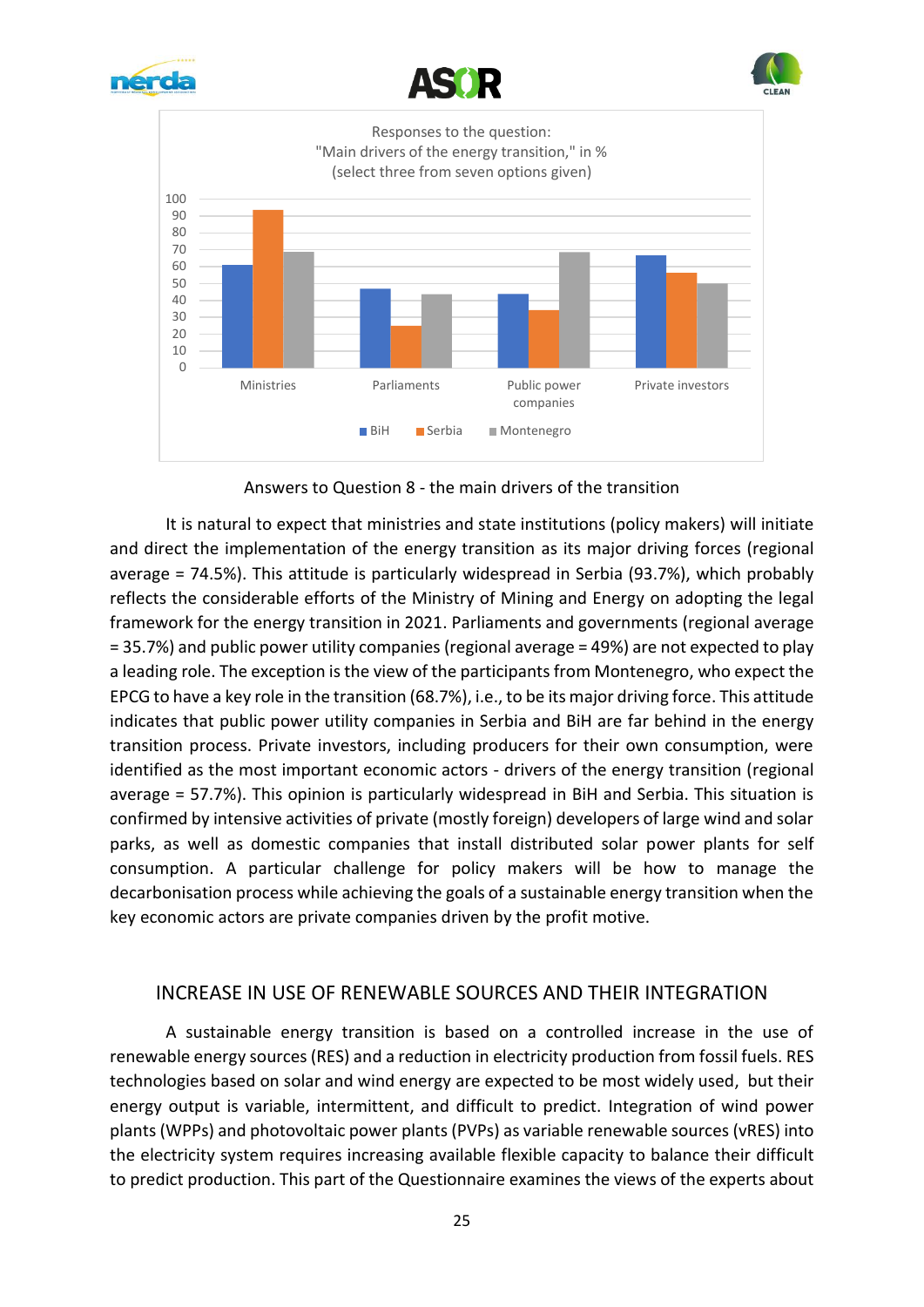





the development of the RES and about the modalities of their efficient integration into the electricity system.

## **What concept and what technologies should be the basis for decarbonization of the electricity system in 2021-2030?**

Experts in the Region are debating the optimal mix of decarbonisation technologies, and especially the RES portfolio, for different countries for the period until 2030. In addition to conventional renewable sources - hydroelectric power plants, it is particularly important to determine the total vRES capacity that should be installed in the system by 2030. Several development studies of the regional system $18,19$  proposed different shares of WPPs and PVPs.

Question 17 in the Questionnaire required participants to express their preferences for the type of technologies to use in the decarbonization process. Participants could choose their 3 preferences from the 9 technologies offered as options. It emerged that construction of small hydropower plants is not supported in any of the countries. The diagram below shows the respective rates of support for the 4 most highly prefered technologies.



Answers to Question 18 - RES technology preferences

The diagram shows that participants prefer construction of wind farms (regional average = 67.8%), distributed photovoltaic power plants (regional average = 62.8%), large photovoltaic power plants (regional average = 54.6%) and to some extent large hydropower plants (regional average = 38.3%). A significant preference for wind farms is expressed in BiH (87.8%) and for large hydropower plants in Montenegro (56.2%). Significant support for construction of distributed solar photovoltaic power plants is important for decentralization and democratization of the sector. In sum, the prevailing attitude of the participants is that

<sup>18</sup> [https://www.irena.org/publications/2020/Oct/Renewable-Energy-Prospects-for-Central-and-South-Eastern-](https://www.irena.org/publications/2020/Oct/Renewable-Energy-Prospects-for-Central-and-South-Eastern-Europe-Energy-Connectivity-CESEC)[Europe-Energy-Connectivity-CESEC](https://www.irena.org/publications/2020/Oct/Renewable-Energy-Prospects-for-Central-and-South-Eastern-Europe-Energy-Connectivity-CESEC)

<sup>19</sup> [https://www.euneighbours.eu/en/east/stay-informed/publications/final-report-carbon-pricing-design](https://www.euneighbours.eu/en/east/stay-informed/publications/final-report-carbon-pricing-design-energy-community)[energy-community](https://www.euneighbours.eu/en/east/stay-informed/publications/final-report-carbon-pricing-design-energy-community)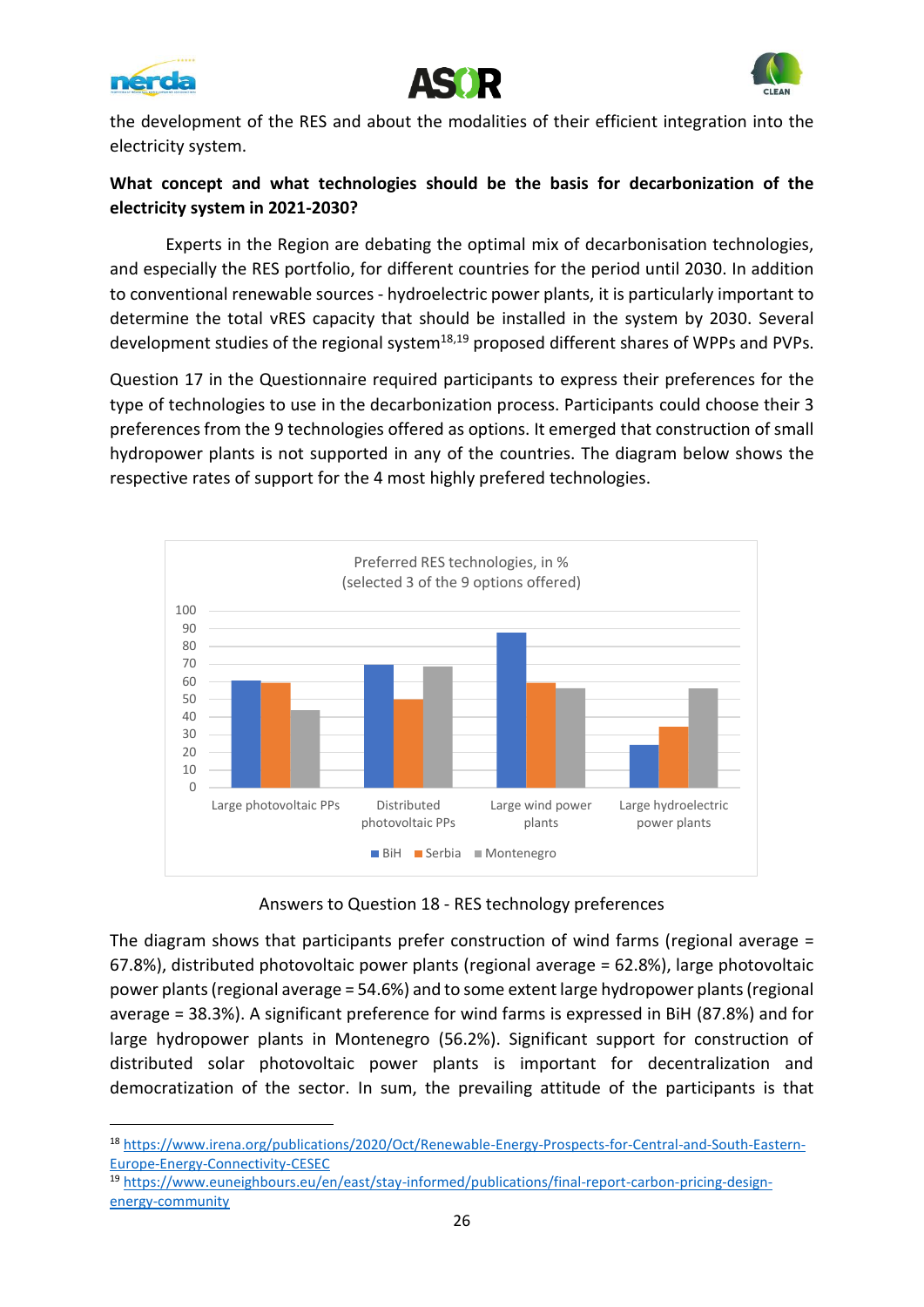





development of renewable sources should be based on the concept of "Wind-Water-Solar" (WWS) technology mix. The review of the portfolio of RES projects currently being developed in the Region confirms the views expressed by the participants - most projects in development phase are WPPs and PVPs. It is also interesting that construction of gas-fired thermal power plants is supported in Serbia (37.5%) as a transitional solution. A probable rationale for this position isthe conviction that the security of supply and balancing of variable production from WPPs and PVPs cannot be ensured without thermal power plants. Taking into account that gas-fired thermal power plants, because gas is a fossil fuel, are only a transitional solution, each of the potential projects of gas power plants should be analyzed bearing in mind the risk of "stranded" investments. This is especially true for countries without developed gas infrastructure (BiH and Montenegro).

#### **What is the impact of connecting variable RES (WPPs and PVPs) to the electricity system?**

Opponents of decarbonisation often point out that the variable and intermittent nature of WPP and PVP generation will significantly complicate the operation and management of the electricity system and will entail high balancing costs. This is why, in question 18, the participants were invited to determine the key aspects of the impact of vRES on functioning of the electricity system (they could select 2 of 5 options offered). The diagram below shows the distribution of responses.



Responses to Question 18 – Impact of connecting vRES to the electricity system

The diagram shows that participants believe that the greatest challenges in connecting vRES to the grid will be:

• Increase in balancing requirements due to (short-term) variability of WPP's and SPV's production (regional average = 67.4%),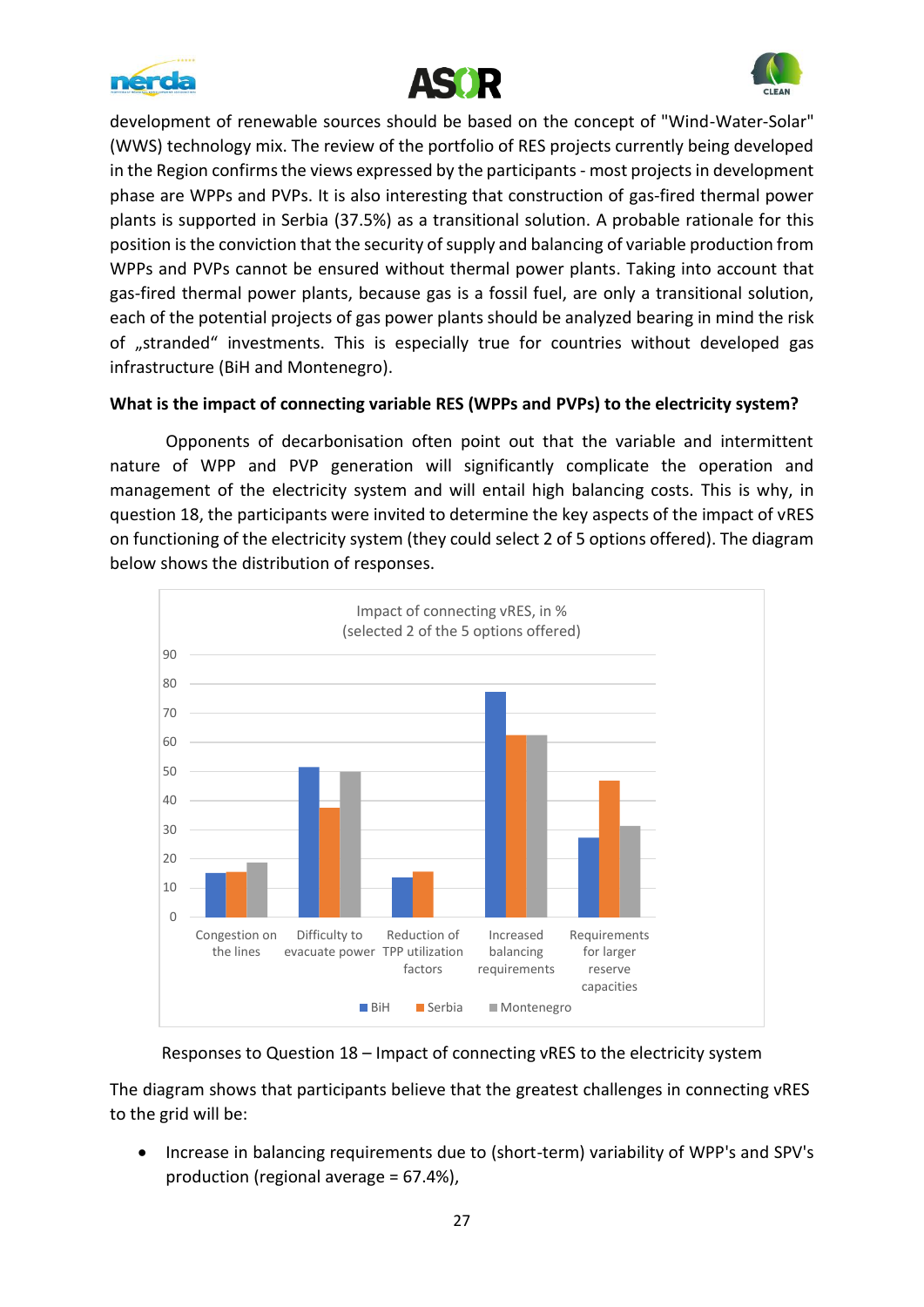





- Inability to evacuate energy from areas with the best wind potentials and insolation, due to the limited capacity of the existing transmission network (regional average = 46.3%),
- Needs for reserve capacity in flexible generation sources (thermal power plants, storage and pump storage hydro power plants) to ensure security of supply (regional average = 35.2%). This concern is often expressed in the form of the question: What shall we do when the Sun is not shining and the wind is not blowing?.

The responses to complementary Question 20 in the Questionnaire indicate that the participants believe that the critical aspects of operating a power system with a large share of vRES will be: 20a. balancing short-term variability of vRES, 20b. monitoring rapid changes in "net load" as well as 20d. adequacy (security of supply) of system operations with several days of significantly reduced vRES production.

#### **What measures should be taken to effectively integrate larger vRES capacities by 2030?**

Based on the key challenges of vRES integration identified by analyzing responses to Questions 18 and 20 in the Questionnaire, participants were asked to comment on measures to be taken to achieve the integration of higher vRES capacities in the most cost-effective way possible. From 6 options, the participants were invited to choose 3 priority ones. Table 2 below shows the rates of support for each measure.

| Measure                                                               | <b>BiH</b> | Montenegro | Serbia |
|-----------------------------------------------------------------------|------------|------------|--------|
| 21a. Reliable production forecast from vRES                           | 54.6       | 50.0       | 28.1   |
| 21b. Transmission network investments                                 | 47.0       | 68.8       | 34.4   |
| 21c. Construction of interconnection lines                            | 13.7       | 18.8       | 18.8   |
| 21d.<br>Development and<br>integration<br>- of<br>electricity markets | 59.1       | 37.5       | 46.9   |
| 21e. Regional coupling of balancing services                          | 60.6       | 56.3       | 65.6   |
| 21f. Storage and Demad Side Management                                | 36.4       | 31.3       | 43.8   |

Table 2. Priority measures to be taken for economic integration of vRES, in%

The importance of a regional approach to the balancing service by linking secondary and tertiary frequency regulation is highlighted in all countries, (regional average = 60.9%). In BiH (54.6%) and Montenegro (50%) the importance of a reliable forecast of production from vRES is also noted. In addition, in Montenegro, the focus is also on the importance of investments in the transmission network (68.8%), and in BiH on the importance of developing and coupling the electricity markets (59.1%).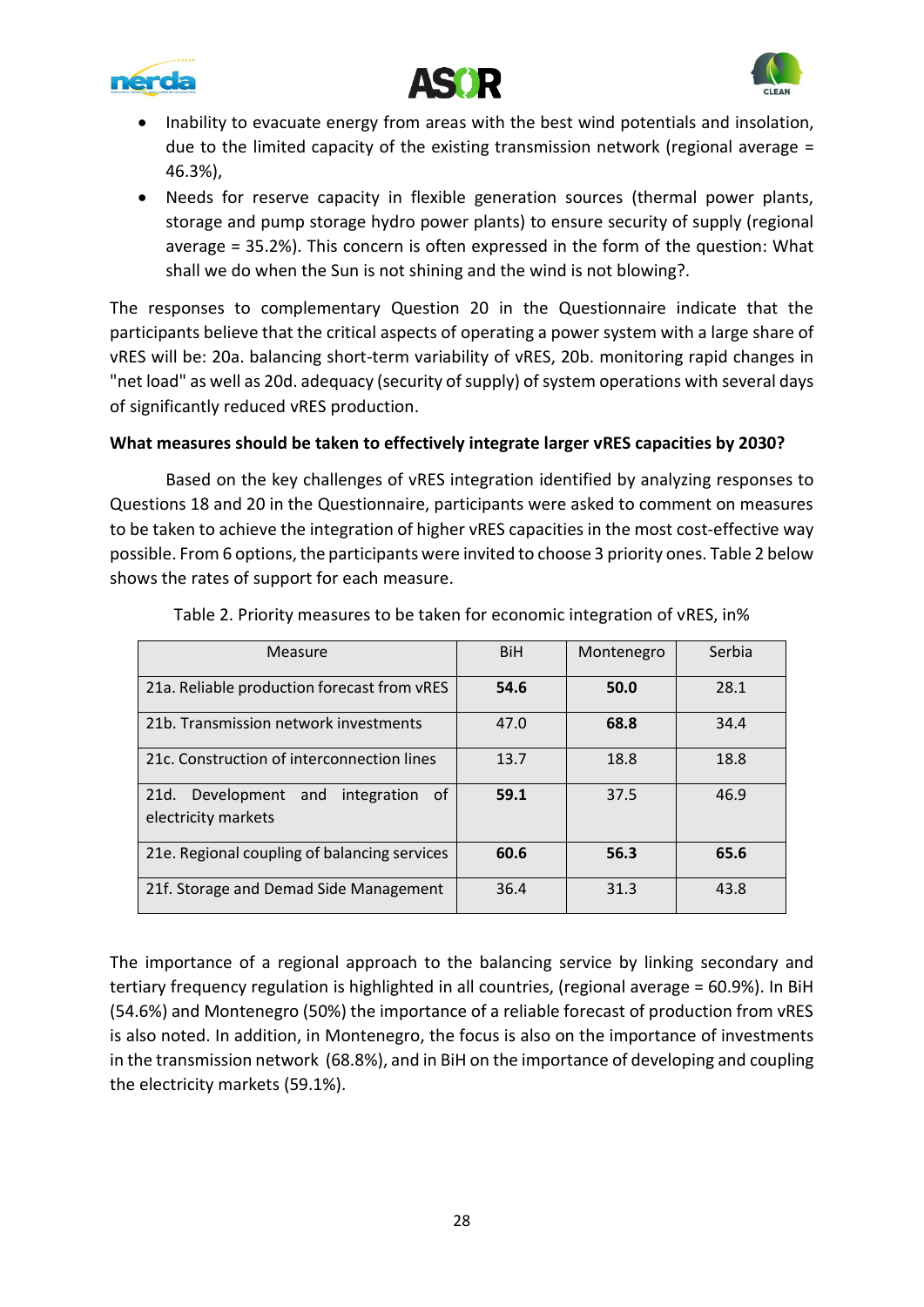





#### DISTRIBUTED RENEWABLE ENERGY GENERATORS

In responses to Question 17, participants supported the use of distributed (small) solar photovoltaic power plant technologies. Distribution system operators pointed out the negative effects that connecting such sources can have on low-voltage (LV) and mediumvoltage (MV) distribution networks (DNs). With the increase in electricity prices, construction of distributed RES is expected to elicit considerable interest. This section of the Barometer presents the participants' views on the technical and economic effects of the integration of these types of sources.

## **What technical impact does connecting distributed generators have on the distribution network?**

The diagram below shows the distribution of responses (in percentages) about the possible negative impact of connecting distributed generators to the distribution network. Participants could select their 2 preferences amongst 5 options offered. The diagram reveals that participants expect problems with increased voltage levels near the connected distributed generators, and the regulation of voltage on the connecting lines, as well as with possible overloads on certain elements of the distribution network. To some extent, problems are also expected with the reduction of the voltage quality because of the influence of the injection of higher harmonics and the occurrence of voltage flickers by the RES outputs. All these problems are well-known and in the countries where distributed generators make a large share of the generation capacities, solutions have already been developed to mitigate their impact on the distribution network. *Focusing on the problems indicates insufficient readiness of distribution network operators to accept generation from distributed generators.*



#### Responses to Question 19 - Negative effects of connecting distributed generators

## **What will be the techno-economic impact of distributed production from photovoltaic power plants?**

Construction of distributed photovoltaic power plants (mainly production for self consumption - prosumers) is becoming a very attractive option in the Region, especially for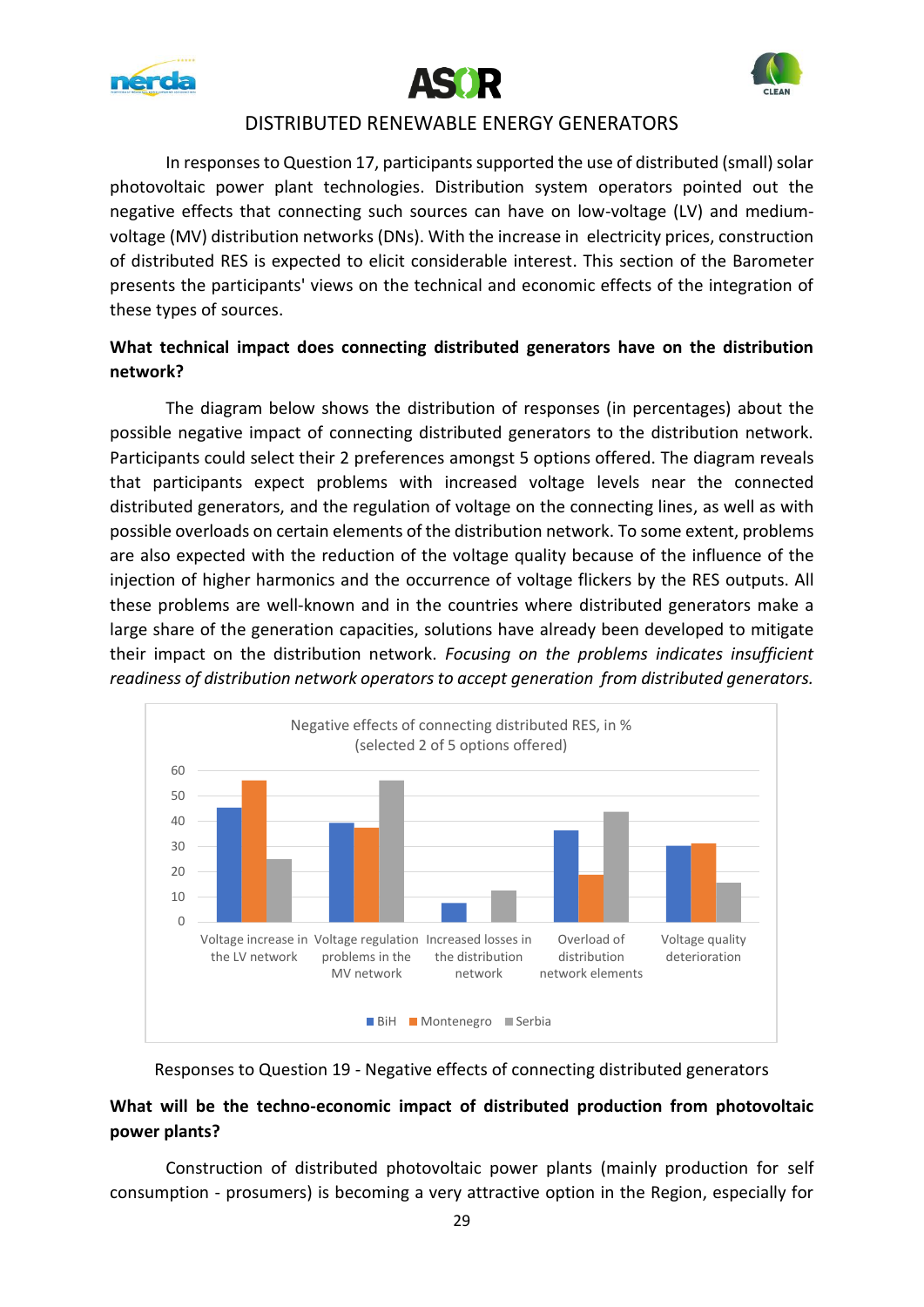





small and medium enterprises (SMEs). In addition to technical effects, connecting prosumers will have economic effects on companies, suppliers, and distribution system operators. To assess the techno-economic readiness of countries for development of distributed generation, participants gave their views about the importance of the effects of prosumers on the energy transition. The diagram below shows the participants' responses to Question 22 in the Questionnaire on the importance of technical and economic impact of prosumers.

The diagram below shows that the participants believe that prosumers will have positive effects mainly on reducing costs and mitigating the risk of price increases for SMEs, on decentralization and democratization processes, and on local economic development. Somewhat positive impact is also expected with regard to security of supply. Negative impact on the revenues of power suppliers and distribution system operators is not assessed as significant. Therefore, from the economic point of view, prosumers have a cumulatively positive effect on the country's economy. This should be a signal to state institutions to work on eliminating identified technical barriers to the development of prosumers. The activities already undertaken by the Government of Serbia and the Montenegrin Electric Power Utility Company (EPCG) in support of prosumers are showcasing the way how other institutional actors ought to support the participation of the business sector and citizens in the energy transition.



Responses to question 22 – Economic impact of prosumers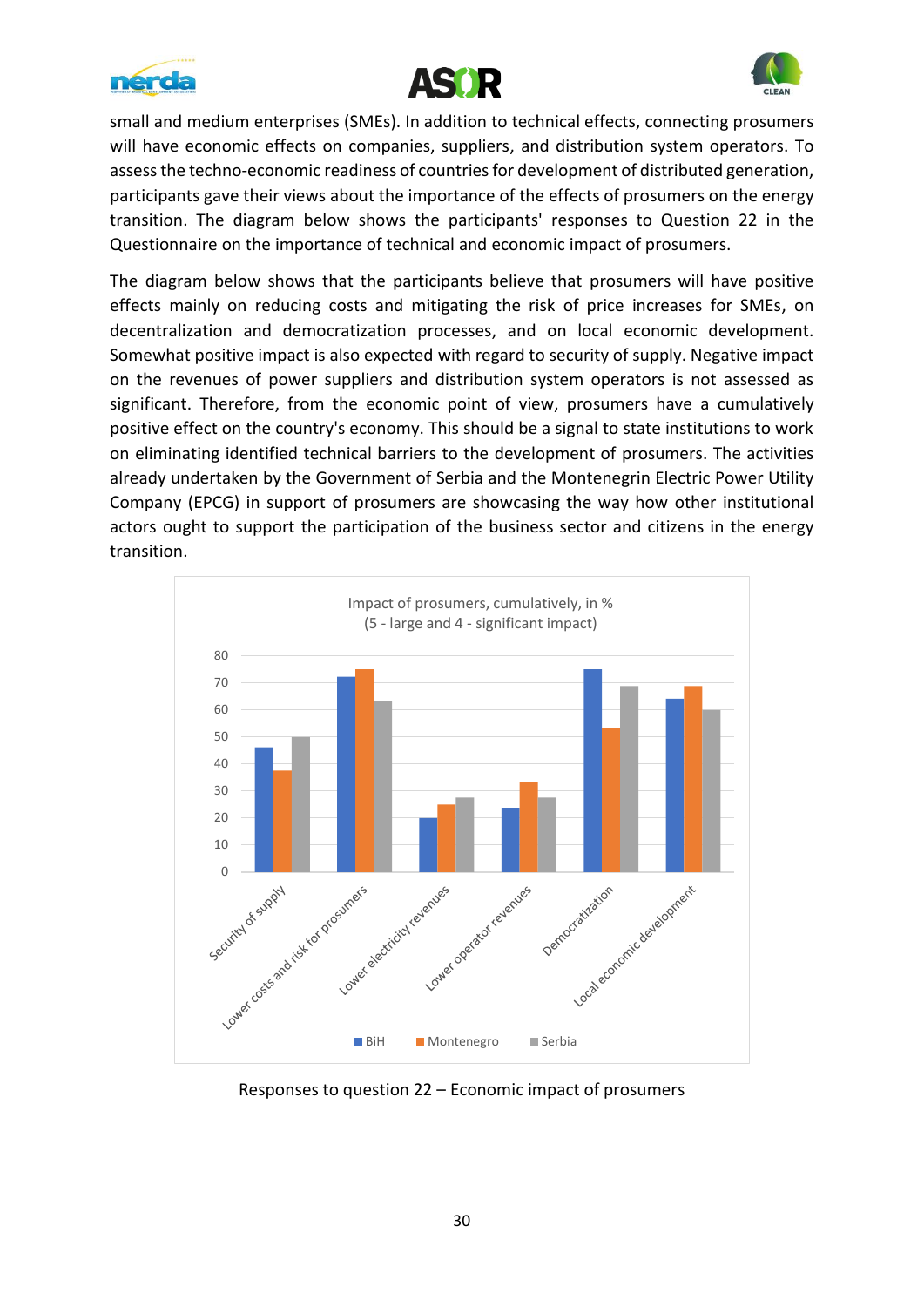





## ECONOMICS OF THE ENERGY TRANSITION

The SEERMAP<sup>20</sup> project used simulation software (EEMM and Green-X) on the model of EU countries' markets to analyze the implications of different decarbonisation scenarios for nine countries of Southeast Europe. A detailed analysis conducted in the SEERMAP project indicates that the decarbonisation of the electricity sector of the Western Balkans by 2050 would be *technically feasible, economically viable, and socially acceptable*. The simulations were based on the assumptions that the markets of all countries are functionally connected and that the available capacities of interconnection lines is the only constraint on trade. It is known from both theory and practice that the larger a geographical area where vRES are connected - the lower the costs of their integration. It is for this reason that, from the beginning of 2022, the markets (both day-ahead and balancing markets) in the EU are coupled into an integrated single EU market. This section of the Barometer discusses the economics of the energy transition, both in terms of market functions and competition, and from the standpoint of the allocation of the costs of energy transition.

#### **Is there a functioning electricity market in your country?**

As a competitive environment and functional electricity markets are preconditions for economically efficient implementation of the energy transition, Question 2 in the Questionnaire asked participants to assess the current state of market openness and of the competition in the sector in general. Although there is no important correlation in the responses to all sub-questions, it has been possible to draw the following conclusions that hold true for all countries:

- Electricity markets do not perform all the functions of competitive trading (e.g., they do not encourage competition, do not provide the necessary information for making investment decisions nor to design market-based incentives for renewables). This conclusion means that the "first energy transition" - the liberalization of the sector, had not been consistently implemented.
- In Serbia and Bosnia and Herzegovina, participants believe that the functioning of the markets is additionally impeded by cross-subsidization of prices for households, i.e., because the prices for regulated customers are kept unrealistically low (below the marginal costs of thermal power plants).
- In all countries, participants believe that the limits of available cross-border line capacity, which is set by transmission system operators to ensure stability, do not represent a significant barrier to trading in the regional market.
- Participants think that it is possible to create a competitive environment and an open electricity market despite the fact that the largest share of generation capacity is stateowned.

<sup>&</sup>lt;sup>20</sup> SEERMAP – Southeast Europe Electricity Road Map, Regional Centre for Energy Policy Research (REKK) project, 2017. [\(https://rekk.hu/downloads/projects/SEERMAP\\_RR\\_SEE\\_A4\\_ONLINE.pdf\)](https://rekk.hu/downloads/projects/SEERMAP_RR_SEE_A4_ONLINE.pdf)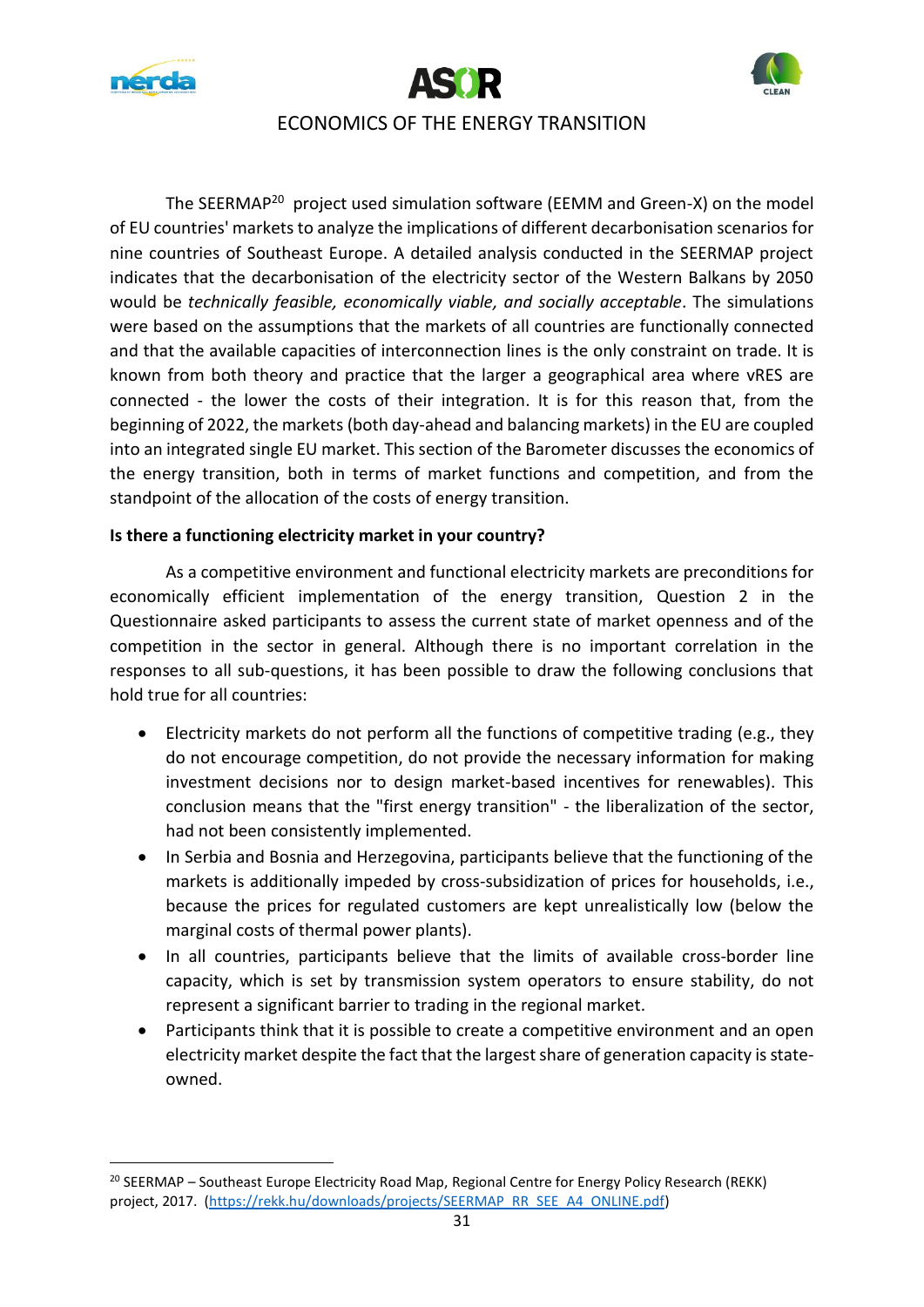





#### **How important is regional cooperation?**

Encouraging regional cooperation between the members of the Energy Community is one of the priorities of this organization. Cooperation refers not only to trade but also to coordination in planning, exchange of experiences in the implementation of reforms, defining common interests, especially with regard to the EU, etc. In Question 10 in the Questionnaire, participants were asked about priority projects that may improve regional cooperation. An analysis of the answers resulted in the following conclusions :

- There is a consensus (over 2/3 of participants consider this measure to be a high 5 or significant - 4 priority) that creation of organized markets (power exchanges) and their coupling within the Region and especially with the EU market is a measure that will significantly improve regional cooperation.
- There is a consensus (over 2/3 of participants believe that this measure is a high 5 or significant - 4 priority) that the introduction of the Emissions Trading System (ETS) in the Region will advance regional cooperation.
- Over 2/3 of participants strongly support a significant involvement of nongovernmental actors (NGOs, academic and professional communities, professional associations, businesses, and citizens) in the implementation of the transition at the national and regional level.
- Over 50% of participants strongly support the concept that access to IPA III and other EU funds should be directly conditioned with the outcomes in the implementation of the energy transition. This means support for the approach that the countries which move faster in the implementation of reforms should receive more funds.
- Over 50% of participants strongly support the approach of coordinated development of NECP plans at the regional level.

#### **Who will finance the energy transition?**

Lastly, participants were asked to express their views on who would provide the largest share of financing for the energy transition and how would this financing be channelled. In the responses to Question 23, the participants were able to choose no more than 2 answers from 6 offered options. The diagram below shows participants' attitudes by country.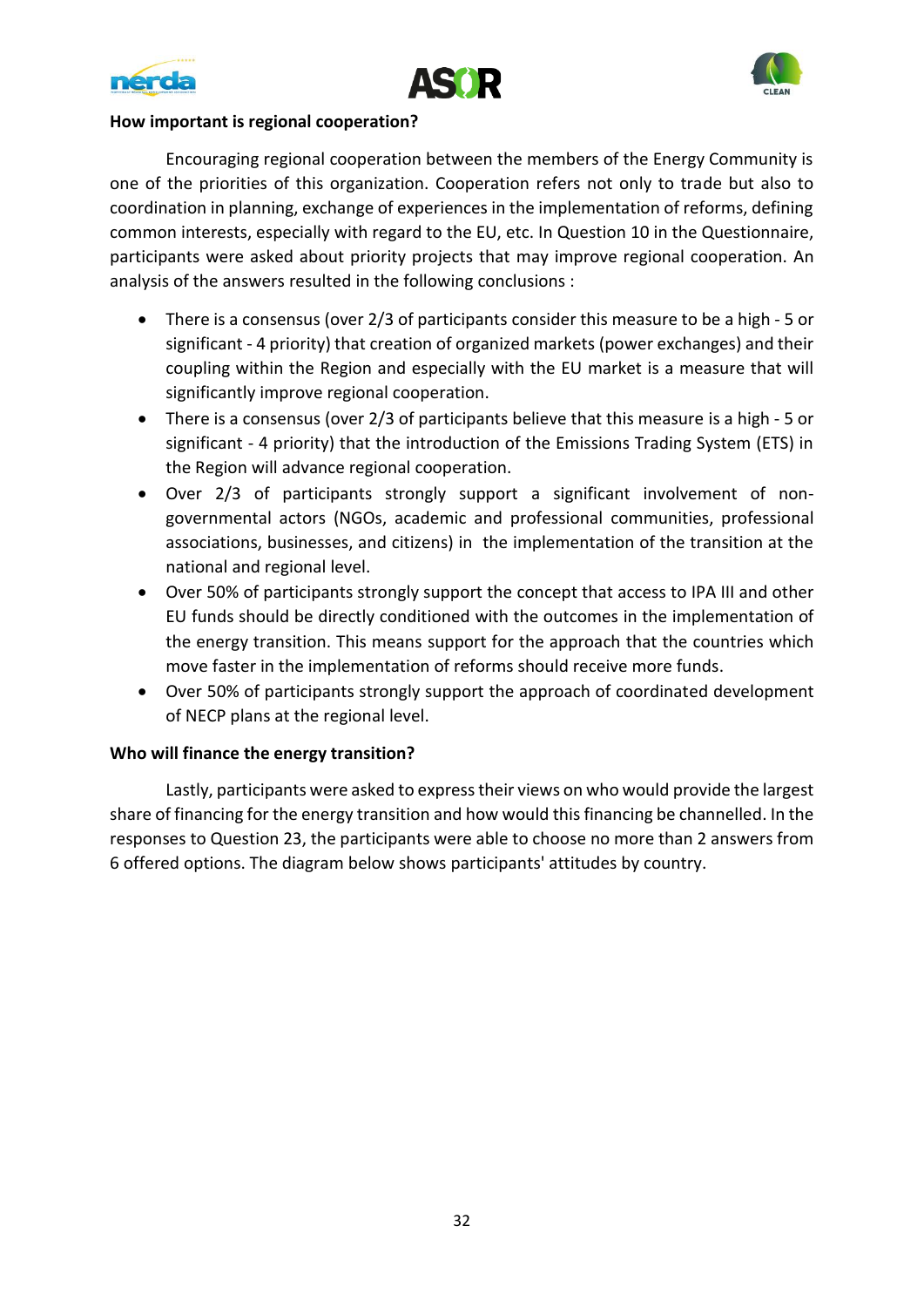









The views vary somewhat from one country to the next:

- In BiH, participants believe that the transition will be for the most part financed by private capital commercial projects (usually vRES) - 56.1%, and from investment incentives for production from RES - 42.4%.
- In Serbia, the transition is expected to be financed mainly from incentives for the RES production, from funds raised from the ETS scheme, and by private capital (43.8% of participants voted for each option).
- In Montenegro, participants expect that the transition will mainly be financed from soft loans (50%) taken by the state as well as from investment incentives for production from RES, through the ETS scheme, and from private investment (43.8% of participants selected each option).

#### CONCLUSIONS AND FUTURE RESEARCH

Implementation of the sustainable energy transition implies management of the energy sector decarbonization in a cost-effective way while respecting the requirements of security of supply and environmental acceptability as well as with active involvement of citizens and the business sector and with the lowest possible socio-economic disruptions. Without a broad social consensus on the vision and roadmap for decarbonisation and without the participation of all stakeholders in the society in undertaking this complex socio-economic transformation, there can be no sustainable and successful energy transition. If the transition is not managed in a sustainable way, it will occur spontaneously, under the influence of markets and external political pressures, which creates a risk of uncontrolled transformation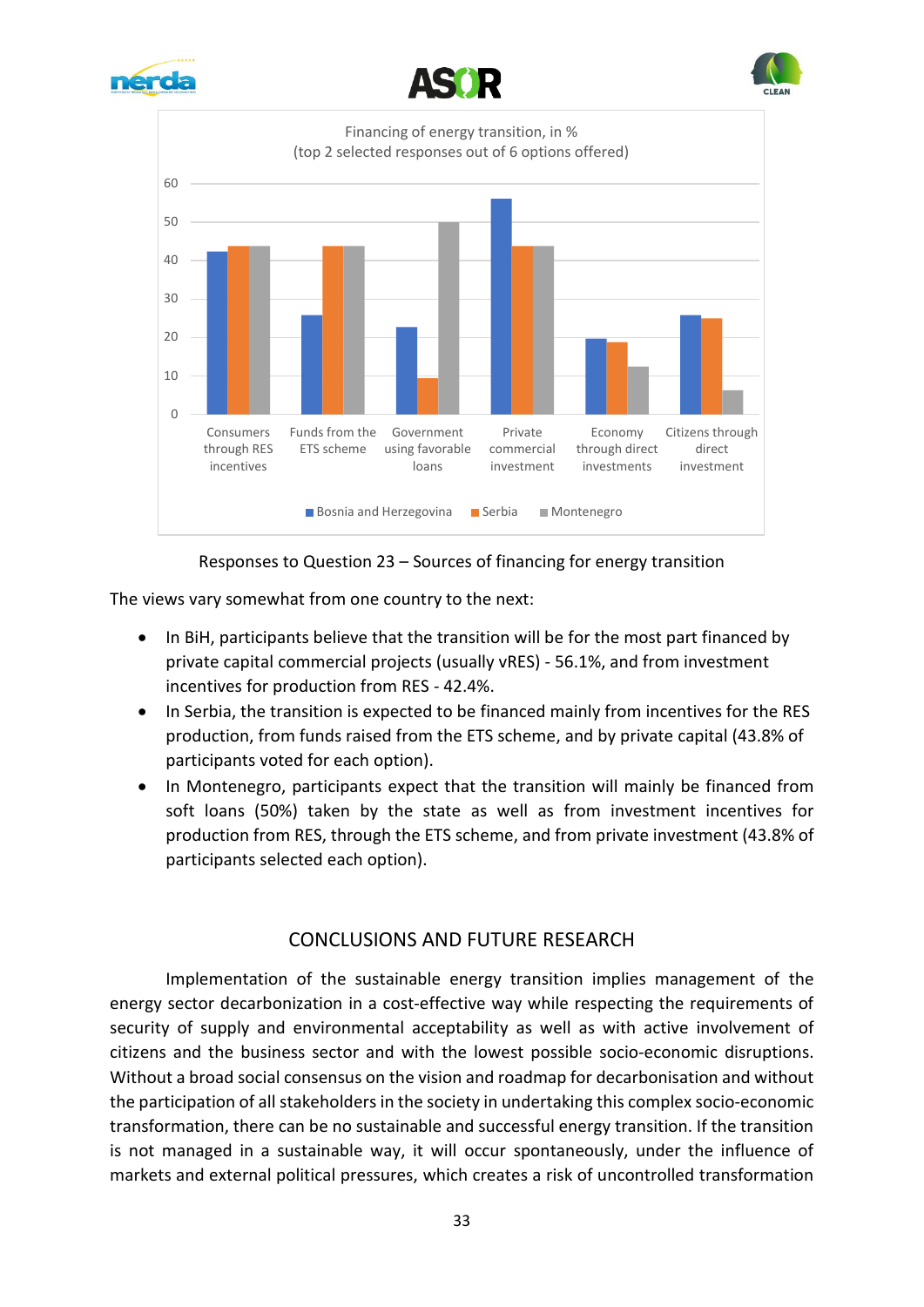





of the economy and society that could turn into a "perfect storm" scenario. Depending on its initial state, energy potential and socio-economic priorities and interests, each state should develop its decarbonisation plans that will be adapted over time. The National Energy and Climate Plan is the starting point for preparation of these plans.

In order to manage the transition, it is necessary to know the key technical characteristics of the electricity system and the socio-economic characteristics of the energy sector. It is also important to understand the *soft* aspects of the transition management process, which essentially determine how policies and decisions are made. The objective of this research was to identify these aspects of transition and to assess the readiness of countries to manage a sustainable energy transition. The readiness of states implies existence of a clear vision, consistent action plans, institutional capacities, and mechanisms for coordination and synergistic action of key actors. The methodology developed in the 2021 Barometer project was applied in Bosnia and Herzegovina, Montenegro, and Serbia to assess the readiness of these countries for decarbonisation of the electricity sector, as the most challenging segment of the energy transition.

*The general conclusion that emerged from this study, which was conducted with participation of more than 120 experts and actors from state institutions and the non-governmental sector, reveals that the countries covered in the study at this time are not ready to manage a sustainable energy transition.*

All three countries are still at the beginning of the first phase of the transition process, which means *"accepting that the current situation is not sustainable and that it must be changed urgently."* <sup>21</sup> Although the study participants found that the operations of public power utility companies, as key actors in the electricity sector, are not satisfactory (the conclusion is that public power utilities lack both a long-term vision aligned with energy transition principles and appropriate development plans, their current financial position is not satisfactory, they lack the necessary skills to operate in the electricity markets and they do not have the capacity to invest in new generation facilities without state aid), there is still no sense of urgency that the situation must change. This is why the start of the energy transition is being delayed. Although the participants, in their responses to the Questionnaire, identified reasons that corroborate that the phase-down and ultimately abandonment of coal for electricity generation is justified for technical, environmental, economic, and political reasons, no decisions have been made on an exact date when this energy source will be phased-out and when the introduction of the system for trading of CO2 emission certificates (the ETS scheme) will commence.

Only after accepting the fact that the current situation is unsustainable (the first phase of the transition) it becomes possible to adopt a vision of the future and make and implement plans to achieve this vision (the second phase of the transition). At present, the vision of the future state of the electricity system has been formulated only within the project "Europe's First Climate-Neutral Continent Until 2050", which is promoted by the EU in the Region. Consequently, decarbonisation is generally perceived as an imposed obligation in the EU accession process, i.e., there is no local ownership of the transition process. Local actors are unaware that the energy transition constitutes a key component of the third industrial

<sup>21</sup> <https://www.amazon.com/Managing-Transitions-Making-Most-Change/dp/0738213802>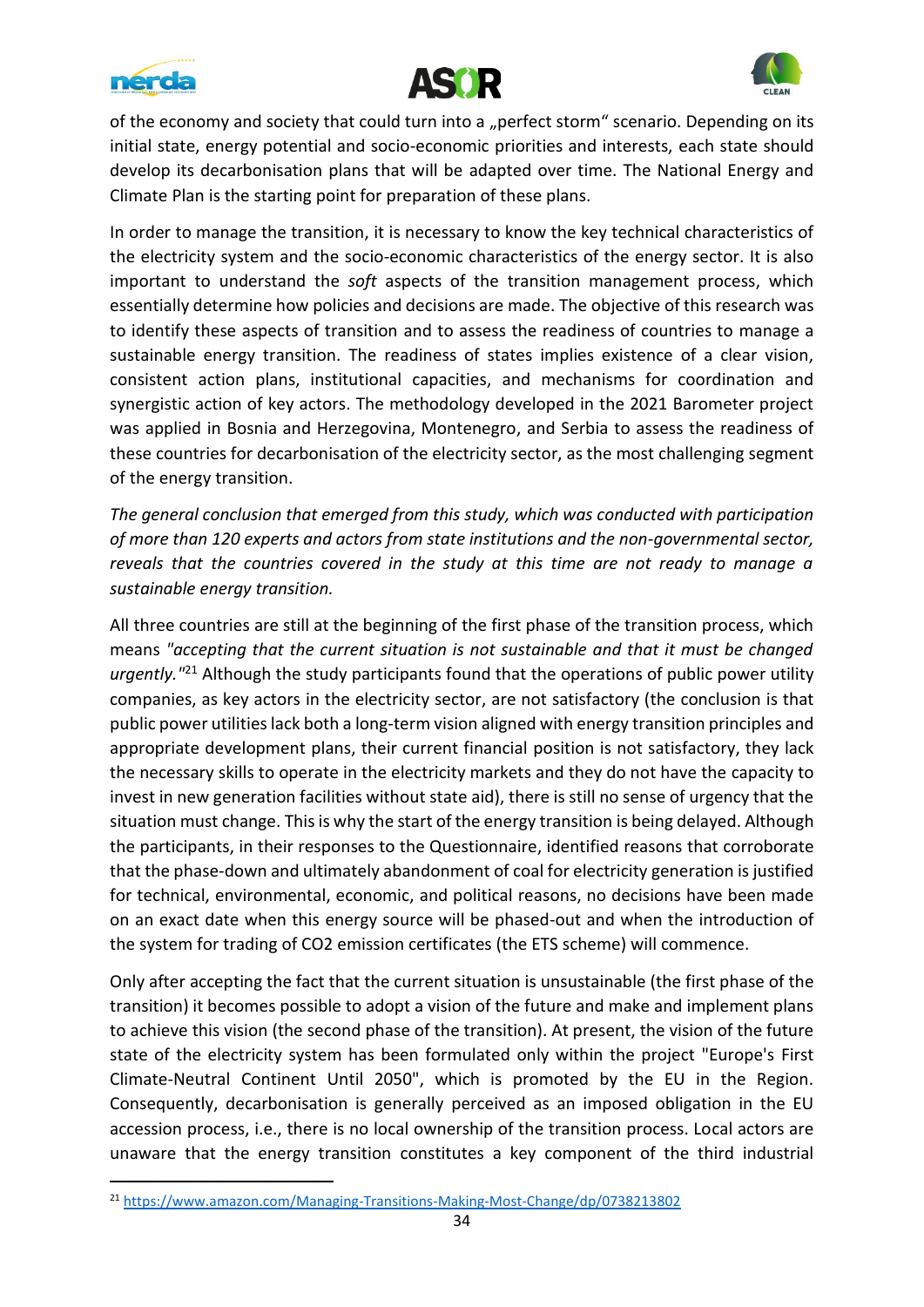





revolution and the post-pandemic green recovery, both of which are already in full swing in Europe in line with the EU Green Deal. As this industrial revolution will unfold very quickly, in the next decade, by hesitating in making the decision to join this process countries in the Region are running a major risk of inflicting on themselves an irremediable lag in overall development. With all this in mind, the Latin saying "Periculum in mora" was adopted as the epigraph for this report.

In addition to structural problems that the energy transition begins without a clear vision and without the ownership over the decarbonisation process, the study also showed that the level of readiness of state institutions to manage the transition is completely unsatisfactory.

Participants agree:

- that the institutions lack a broader perception of the energy transition, as the key element of "green growth" concept and the third industrial revolution, and that they do not understand the urgency of starting this process;
- that the institutional capacity to manage complex, long-term transformation processes, such as the energy transition, is insufficient, which is considered the greatest weakness, because the lack of institutional readiness implies that decarbonisation could occur spontaneously (without process management), unfold chaotically (with major socio-economic consequences), and be economically inefficient and far more costly than necessary;
- that the decision-making within state institutions in planning the energy transition is non-transparent, which is why the involvement of the public - citizens and the business sector - is at a such low level. This way, it is impossible to reach a broader social consensus necessary for the successful implementation of the energy transition.

*The study showed that the starting position of the countries in the Region for the implementation of the energy transition is very unfavorable*. Hesitatance and a lack of determination to make crucial decisions as well as the prolongation of dependence on the existing electricity system structures, based on the obsolete infrastructure of coal-fired power plants, increase the risks to security of supply. On the other hand, development of renewable sources driven exclusively by market forces can certainly lead to problems with the integration of larger share of variable RES - wind and photovoltaic power plants. Ultimately, such RES development does not necessarily result in decarbonization of local consumption or increased security of supply.

*A key recommendation for all countries is that a public debate on the energy transition process must begin as soon as possible, both in professional fora and in the general public.* There are many doubts and ambiguities about the challenges inherent in such a radical transformation. But there are also many opportunities to base the development of the energy sector on the principles of sustainable development. At this time, tested solutions for launching the energy transition process, at least with "no regret" measures, are available. It will be most important to transform the challenges that the mining regions will face into developmental opportunities. The process of economic restructuring of mining regions and socio-economic support to employees in the declining industries - coal mines and thermal power plants -